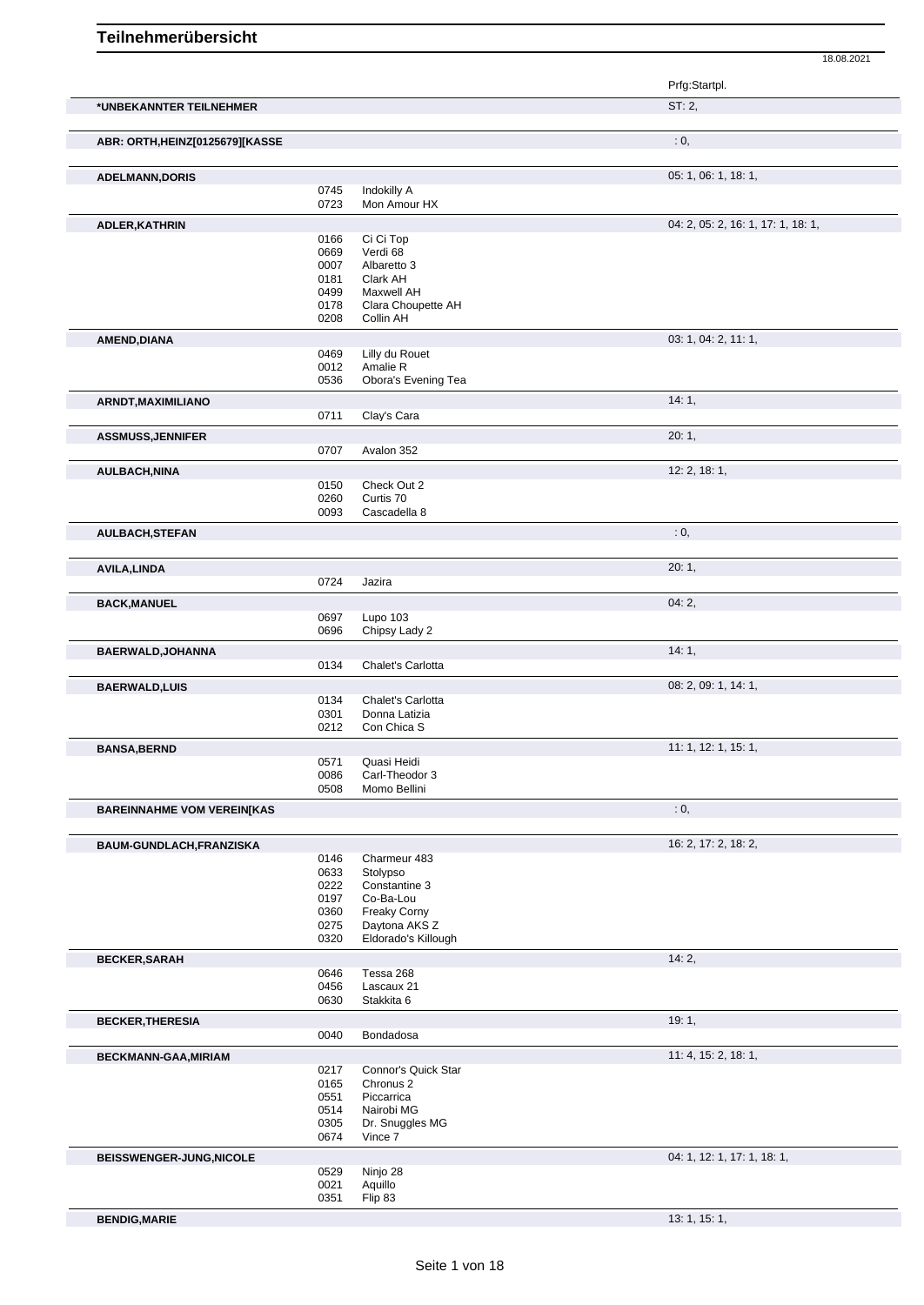Prfg:Startpl. 0028 Balou 837 0290 Dieu's Destination reached **BERAUER, JANNA** 19: 1, 20: 1, 20: 1, 20: 1, 20: 1, 20: 1, 20: 1, 20: 1, 20: 1, 20: 1, 20: 1, 20: 1, 20: 1, 20: 1, 20: 1, 20: 1, 20: 1, 20: 1, 20: 1, 20: 1, 20: 1, 20: 1, 20: 1, 20: 1, 20: 1, 20: 1, 20: 1, 20: 1, 20: 1, 20 0033 Bellflower 3 **BERNHARDT,LARA** 12: 2, 15: 2, 0505 Miss Millenium 3 0448 La Jolie 72 0228 Copperfield 51 0464 Leovista<br>0358 Foxette 3 Foxette 3 0276 De la Rue J **BERNHARDT,UDO** 11: 2, 15: 2, 15: 2, 15: 2, 15: 2, 15: 2, 15: 2, 15: 2, 15: 2, 15: 2, 15: 2, 15: 2, 15: 2, 15: 2, 15: 2, 15: 2, 15: 2, 15: 2, 15: 2, 15: 2, 15: 2, 15: 2, 15: 2, 15: 2, 15: 2, 15: 2, 15: 2, 15: 2, 15: 2, 15: 0505 Miss Millenium 3<br>0464 Leovista 0464 Leovista<br>0358 Foxette 3 0358 Foxette 3<br>0276 De la Rue De la Rue J **BEYER, HANNAH** 13: 1, 14: 1, 14: 1, 16: 1, 16: 1, 16: 1, 16: 1, 16: 1, 16: 1, 16: 1, 16: 1, 16: 1, 16: 1, 16: 1, 16: 1, 16: 1, 16: 1, 16: 1, 16: 1, 16: 1, 16: 1, 16: 1, 16: 1, 16: 1, 16: 1, 16: 1, 16: 1, 16: 1, 16: 1, 16: Sunshine 561 **BISCHOFF, LEONIE** 08: 2, 09: 2, 10: 1, 12: 2, 09: 2, 10: 1, 12: 2, 09: 2, 10: 1, 12: 2, 09: 2, 10: 1, 12: 2, 09: 2, 10: 1, 12: 2, 09: 2, 10: 1, 12: 2, 09: 2, 10: 1, 12: 2, 09: 2, 10: 1, 12: 2, 09: 2, 10: 1, 12: 2, 09: 2, 0681 Wesley 147<br>0518 Natalma 4 0518 Natalma 4<br>0683 Whiskey of 0683 Whiskey ooSeven<br>0332 Erasmus 35 Erasmus 35 **BISCHOFF,MELANIE BISCHOFF,MELANIE D1: 2, 02: 2, 03: 2, 04: 2, 05: 4, 06: 3,** 04: 2, 05: 4, 06: 3, 07: 3, 16: 2, 17: 4, 18: 4, 0248 Cricket 11 0394 Hello Hickstead V 0587 Quintus 161<br>0319 Egon 65 0319 Egon 65<br>0098 Cashme Cashme 0287 Diatol 0125 Chacco 52<br>0322 Ellisimo WY 0322 Ellisimo WV<br>0482 Luana de Sa 0482 Luana de Sanem<br>0660 Urano de Sanem 0660 Urano de Sanem<br>0308 Drusilla 4 Drusilla 4 **BLETZER,NADJA** 11: 1, 12: 1, 16: 1, 17: 1, 19: 1, 17: 1, 19: 1, 17: 1, 19: 1, 17: 1, 19: 1, 17: 1, 1, 10: 1, 17: 1, K.C. Jordan **BLOTZ,JANINA** 01: 1, 02: 2, 03: 2, 04: 1, 05: 1, 06: 1, 07: 1, 17: 1, 0075 Captain Claas<br>0100 Cassio 32 0100 Cassio 32<br>0466 Lexington 0466 Lexington 75<br>0531 Nitrodor 0531 Nitrodor<br>0256 Crumble Crumble 12 0654 Tyson SR 0595 S.Pellegrino 0135 Challenger de L'Enclos **BORDE,JESSICA** 11: 1, 15: 1, 0236 Cortina M.<br>0070 Candy Cru Candy Crush 17 **BORGER, HORST** 11: 2, 12: 2, 15: 2, 15: 2, 15: 2, 15: 2, 15: 2, 15: 2, 15: 2, 15: 2, 15: 2, 15: 2, 15: 2, 15: 2, 15: 2, 15: 2, 15: 2, 15: 2, 15: 2, 15: 2, 15: 2, 15: 2, 15: 2, 15: 2, 15: 2, 15: 2, 15: 2, 15: 2, 15: 2, 15: La Petite 60 **BORGER, LEA** 11: 2, 12: 2, 15: 2, 15: 2, 15: 2, 15: 2, 15: 2, 15: 2, 15: 2, 15: 2, 15: 2, 15: 2, 15: 2, 15: 2, 15: 2, 15: 2, 15: 2, 15: 2, 15: 2, 15: 2, 15: 2, 15: 2, 15: 2, 15: 2, 15: 2, 15: 2, 15: 2, 15: 2, 15: 2, 15: 2 0448 La Jolie 72<br>0228 Copperfield Copperfield 51 **BRANDSTAETTER,SASKIA** 15: 1, 20054 Cairo 24 Cairo 24 **BRODHECKER, HENDRIK** 10: 1, 12: 2, 0570 Quashquai 10: 1, 12: 2, 1, 12: 2, 0570 Quashquai<br>0489 Luxicor 0489 Luxicor<br>0607 Saphira 0607 Saphira 199<br>0362 Freezy Boy 0362 Freezy Boy<br>0532 No Limitz 0532 No Limitz<br>0018 Anoki Am 0018 Anoki Amar<br>0154 Chilano Blu 0154 Chilano Blue<br>0015 Amsterdam 2 Amsterdam 29 0024 Atlantica 19 0252 Cross over 5 0380 Gringo 278<br>0074 Capetown E 0074 Capetown Bay<br>0233 Cornet's Cero Cornet's Cero 0061 Camelia 5 0068 Campino Highness **BRODHECKER,JOHANNES** 10: 2,

18.08.2021

0570 Quashquai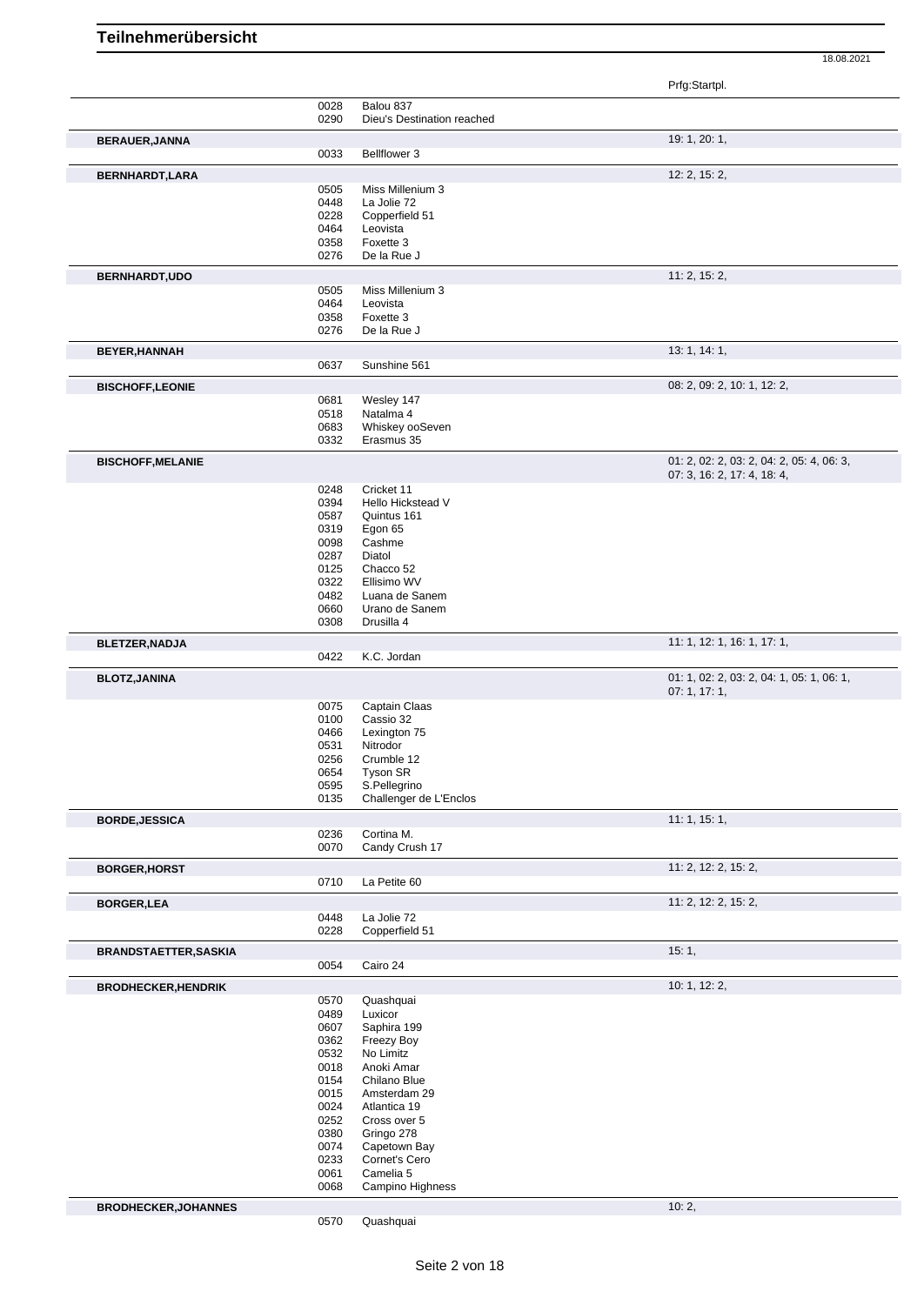Prfg:Startpl.

|                             | 0607         | Saphira 199                         |                                           |
|-----------------------------|--------------|-------------------------------------|-------------------------------------------|
|                             | 0123         | Chaccada                            |                                           |
|                             | 0362         | Freezy Boy                          |                                           |
|                             | 0532         | No Limitz                           |                                           |
|                             | 0690         | Zimt Red                            |                                           |
|                             |              |                                     |                                           |
|                             | 0225         | Cool Men                            |                                           |
|                             | 0175         | Cingsland                           |                                           |
|                             | 0154         | Chilano Blue                        |                                           |
|                             | 0128         | Chaccogranulito                     |                                           |
|                             | 0252         | Cross over 5                        |                                           |
|                             | 0266         | Daenerys Targaryen                  |                                           |
|                             |              | Gringo 278                          |                                           |
|                             | 0380         |                                     |                                           |
|                             | 0652         | Tornado 352                         |                                           |
|                             | 0354         | For Almaz                           |                                           |
|                             | 0074         | Capetown Bay                        |                                           |
|                             | 0424         | Kalliope 11                         |                                           |
|                             | 0023         | Askaria 11                          |                                           |
|                             | 0233         | Cornet's Cero                       |                                           |
|                             | 0253         | Crossway JM                         |                                           |
|                             |              |                                     |                                           |
|                             | 0061         | Camelia 5                           |                                           |
|                             | 0056         | Calima 13                           |                                           |
|                             | 0068         | Campino Highness                    |                                           |
|                             |              |                                     |                                           |
| <b>BRODHECKER, PHILIPP</b>  |              |                                     | 05: 2, 06: 2, 07: 2, 12: 2,               |
|                             | 0570         | Quashquai                           |                                           |
|                             | 0607         | Saphira 199                         |                                           |
|                             | 0362         | Freezy Boy                          |                                           |
|                             | 0532         | No Limitz                           |                                           |
|                             | 0225         | Cool Men                            |                                           |
|                             | 0175         | Cingsland                           |                                           |
|                             |              |                                     |                                           |
|                             | 0060         | Calle Coul                          |                                           |
|                             | 0154         | Chilano Blue                        |                                           |
|                             | 0015         | Amsterdam 29                        |                                           |
|                             | 0024         | Atlantica 19                        |                                           |
|                             | 0356         | For Imara del Pierre                |                                           |
|                             | 0380         | Gringo 278                          |                                           |
|                             | 0375         | Gonalda                             |                                           |
|                             | 0074         | Capetown Bay                        |                                           |
|                             |              |                                     |                                           |
|                             | 0023         | Askaria 11                          |                                           |
|                             | 0233         | Cornet's Cero                       |                                           |
|                             | 0136         | Chalmaz                             |                                           |
|                             | 0061         | Camelia 5                           |                                           |
|                             | 0068         | Campino Highness                    |                                           |
|                             | 0428         | Kannan's Kid                        |                                           |
|                             |              |                                     |                                           |
| <b>BUCHMANN,LINA-SOPHIE</b> |              |                                     | 19:1,                                     |
|                             | 0651         | Top Nico BF                         |                                           |
|                             |              |                                     |                                           |
| <b>BUCHTA, LAURA-SOPHIE</b> |              |                                     | 14: 1, 15: 1,                             |
|                             | 0095         | Cascanetta                          |                                           |
| <b>BUCKE, MELINA</b>        |              |                                     | 13:1,                                     |
|                             | 0636         | Sunami                              |                                           |
|                             |              |                                     |                                           |
| <b>BUEHLER, MOANA</b>       |              |                                     | 20:1,                                     |
|                             | 0740         | Herbie 23                           |                                           |
|                             |              |                                     |                                           |
| <b>BUSCHMANN, SANDRA</b>    |              |                                     | 11:1,                                     |
|                             | 0528         | Ninja San                           |                                           |
| <b>CALUWE, ISABEL DE</b>    |              |                                     | 15:1,                                     |
|                             | 0321         | Elegance 41                         |                                           |
|                             |              |                                     |                                           |
| <b>CAMMILLERI, ANTONINA</b> |              |                                     | 19:1,                                     |
|                             | 0609         | Schlaggerhof's Dallas               |                                           |
|                             |              |                                     |                                           |
| <b>CAMMILLERI, CHIARA</b>   |              |                                     | 20:1,                                     |
|                             | 0747         | Miley                               |                                           |
|                             |              |                                     |                                           |
| <b>CHRIST, JENS</b>         |              |                                     | 01: 1, 02: 2, 03: 2, 05: 2, 06: 2, 07: 2, |
|                             |              |                                     | 16: 1, 17: 2, 18: 2,                      |
|                             | 0006         | Al Pacino 62                        |                                           |
|                             | 0198         | Cobain 7                            |                                           |
|                             | 0656         | Ulapalu 3                           |                                           |
|                             | 0159         | Chino 29                            |                                           |
|                             | 0641         | Tamina 135                          |                                           |
|                             |              |                                     |                                           |
|                             | 0206         | Colin Mackenzie                     |                                           |
|                             | 0594         | Rudolphitals Voodoo                 |                                           |
|                             | 0133         | Chalcedoon EB Z                     |                                           |
|                             | 0131         | Chakilly Z                          |                                           |
|                             | 0345         | FFB Ghost de Talma                  |                                           |
|                             | 0556         | Playboy vh Scheefkasteel            |                                           |
|                             |              |                                     |                                           |
| <b>CHRISTIAN, NINA</b>      |              |                                     | 19:1,                                     |
|                             | 0289         | Die Maus 8                          |                                           |
|                             |              |                                     |                                           |
|                             |              |                                     |                                           |
| <b>CHRISTIAN, SARA</b>      |              |                                     | 14:1,                                     |
|                             | 0235<br>0441 | Cornetto Nuss 2<br>L'amour de coeur |                                           |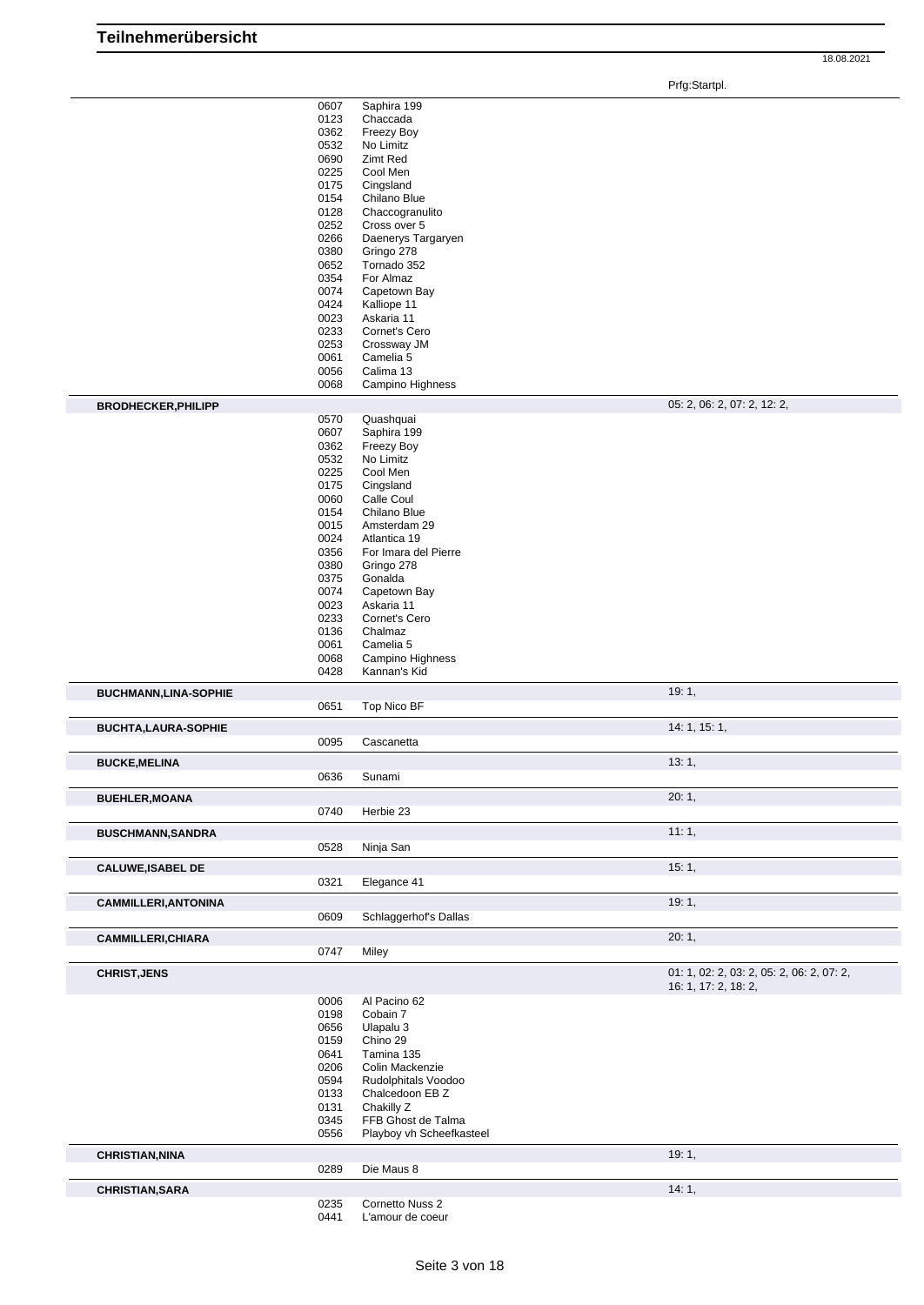| Prfg:Startpl.<br>0289<br>Die Maus 8<br>02: 1, 03: 1,<br>DABERKOW, FRITZ<br>0011<br>Alpatros<br>19: 1, 20: 1,<br><b>DALKILIC, MEDINE</b><br>0412<br>Irose H<br>16: 2, 17: 2, 18: 2,<br>DALMIS, OGUZ<br>0618<br>SIEC Laila<br>0619<br>SIEC Lavantha<br>SIEC Marissa<br>0620<br>SIEC Miss Morandi<br>0621<br>13: 1, 15: 1,<br>DANIEL, JAN-PHILIPP<br>0047<br>C'est la Vie 113<br>15:1,<br>DANIEL, MICHAELA<br>0059<br>Call me Pumba<br>17:1, 18:1,<br>DEBES, FELICITAS<br>0303<br>Dornröschen 186<br>0640<br>Szellö 17<br>04: 1, 11: 1,<br>DEL GESSO, LAURA<br>0522<br>Nelson 250<br>Million Dollar Smile S<br>0503<br>Carissima R<br>0084<br>0430<br>Kapstadt Ask<br>15:1,<br>DEUSSER, SVENJA<br>0220<br>Conroy GT<br>14: 2, 15: 1,<br>DOERR, SOPHIA<br>0601<br>Samira 471<br>04:1,<br><b>EBNER, MANUELA</b><br>0097<br>Cash 197<br>04: 1, 11: 1, 12: 1,<br>ECKEL, ANJA<br>15:1,<br>EISELE, NADJA<br>0678<br>Waldo 62<br>01: 1, 02: 1, 04: 1,<br><b>EISENHOFER, KARIM</b><br>0149<br>Chatanga-San<br>0500<br>Meiju-San<br>0129<br>Chadisha-San<br>01: 1, 02: 1, 04: 1,<br>EPPLER, ELENA<br>0742<br>Lohengrin 92<br>0741<br>Diacorrada vh Legita Hof Z<br>04: 1, 08: 2, 09: 1,<br>ERTZ, SEBASTIAN<br>0734<br>Giola 3<br>0733<br>Cros B<br>13:1,<br><b>FABISCH, ANNABELLE ZOE</b><br>Elmiro 8<br>0323<br>15:1,<br><b>FEUERSTEIN, SINA</b><br>Piri-Piri 4<br>0554<br>12: 1, 15: 2,<br>FILBERT, GERO<br>Falco du Soutrait Z<br>0335<br>0374<br>Goldwin 11<br>04: 1, 11: 1, 12: 1,<br>FREY, VALENTINA MARIE<br>0476<br>Lollipop 167<br>01:1,<br>FRIEDEL, LAETITIA |  | 18.08.2021                                                                             |
|------------------------------------------------------------------------------------------------------------------------------------------------------------------------------------------------------------------------------------------------------------------------------------------------------------------------------------------------------------------------------------------------------------------------------------------------------------------------------------------------------------------------------------------------------------------------------------------------------------------------------------------------------------------------------------------------------------------------------------------------------------------------------------------------------------------------------------------------------------------------------------------------------------------------------------------------------------------------------------------------------------------------------------------------------------------------------------------------------------------------------------------------------------------------------------------------------------------------------------------------------------------------------------------------------------------------------------------------------------------------------------------------------------------------------------------------------------------------------------------------------------------------------------------------------------|--|----------------------------------------------------------------------------------------|
|                                                                                                                                                                                                                                                                                                                                                                                                                                                                                                                                                                                                                                                                                                                                                                                                                                                                                                                                                                                                                                                                                                                                                                                                                                                                                                                                                                                                                                                                                                                                                            |  |                                                                                        |
|                                                                                                                                                                                                                                                                                                                                                                                                                                                                                                                                                                                                                                                                                                                                                                                                                                                                                                                                                                                                                                                                                                                                                                                                                                                                                                                                                                                                                                                                                                                                                            |  |                                                                                        |
|                                                                                                                                                                                                                                                                                                                                                                                                                                                                                                                                                                                                                                                                                                                                                                                                                                                                                                                                                                                                                                                                                                                                                                                                                                                                                                                                                                                                                                                                                                                                                            |  |                                                                                        |
|                                                                                                                                                                                                                                                                                                                                                                                                                                                                                                                                                                                                                                                                                                                                                                                                                                                                                                                                                                                                                                                                                                                                                                                                                                                                                                                                                                                                                                                                                                                                                            |  |                                                                                        |
|                                                                                                                                                                                                                                                                                                                                                                                                                                                                                                                                                                                                                                                                                                                                                                                                                                                                                                                                                                                                                                                                                                                                                                                                                                                                                                                                                                                                                                                                                                                                                            |  |                                                                                        |
|                                                                                                                                                                                                                                                                                                                                                                                                                                                                                                                                                                                                                                                                                                                                                                                                                                                                                                                                                                                                                                                                                                                                                                                                                                                                                                                                                                                                                                                                                                                                                            |  |                                                                                        |
|                                                                                                                                                                                                                                                                                                                                                                                                                                                                                                                                                                                                                                                                                                                                                                                                                                                                                                                                                                                                                                                                                                                                                                                                                                                                                                                                                                                                                                                                                                                                                            |  |                                                                                        |
|                                                                                                                                                                                                                                                                                                                                                                                                                                                                                                                                                                                                                                                                                                                                                                                                                                                                                                                                                                                                                                                                                                                                                                                                                                                                                                                                                                                                                                                                                                                                                            |  |                                                                                        |
|                                                                                                                                                                                                                                                                                                                                                                                                                                                                                                                                                                                                                                                                                                                                                                                                                                                                                                                                                                                                                                                                                                                                                                                                                                                                                                                                                                                                                                                                                                                                                            |  |                                                                                        |
|                                                                                                                                                                                                                                                                                                                                                                                                                                                                                                                                                                                                                                                                                                                                                                                                                                                                                                                                                                                                                                                                                                                                                                                                                                                                                                                                                                                                                                                                                                                                                            |  |                                                                                        |
|                                                                                                                                                                                                                                                                                                                                                                                                                                                                                                                                                                                                                                                                                                                                                                                                                                                                                                                                                                                                                                                                                                                                                                                                                                                                                                                                                                                                                                                                                                                                                            |  |                                                                                        |
|                                                                                                                                                                                                                                                                                                                                                                                                                                                                                                                                                                                                                                                                                                                                                                                                                                                                                                                                                                                                                                                                                                                                                                                                                                                                                                                                                                                                                                                                                                                                                            |  |                                                                                        |
|                                                                                                                                                                                                                                                                                                                                                                                                                                                                                                                                                                                                                                                                                                                                                                                                                                                                                                                                                                                                                                                                                                                                                                                                                                                                                                                                                                                                                                                                                                                                                            |  |                                                                                        |
|                                                                                                                                                                                                                                                                                                                                                                                                                                                                                                                                                                                                                                                                                                                                                                                                                                                                                                                                                                                                                                                                                                                                                                                                                                                                                                                                                                                                                                                                                                                                                            |  |                                                                                        |
|                                                                                                                                                                                                                                                                                                                                                                                                                                                                                                                                                                                                                                                                                                                                                                                                                                                                                                                                                                                                                                                                                                                                                                                                                                                                                                                                                                                                                                                                                                                                                            |  |                                                                                        |
|                                                                                                                                                                                                                                                                                                                                                                                                                                                                                                                                                                                                                                                                                                                                                                                                                                                                                                                                                                                                                                                                                                                                                                                                                                                                                                                                                                                                                                                                                                                                                            |  |                                                                                        |
|                                                                                                                                                                                                                                                                                                                                                                                                                                                                                                                                                                                                                                                                                                                                                                                                                                                                                                                                                                                                                                                                                                                                                                                                                                                                                                                                                                                                                                                                                                                                                            |  |                                                                                        |
|                                                                                                                                                                                                                                                                                                                                                                                                                                                                                                                                                                                                                                                                                                                                                                                                                                                                                                                                                                                                                                                                                                                                                                                                                                                                                                                                                                                                                                                                                                                                                            |  |                                                                                        |
|                                                                                                                                                                                                                                                                                                                                                                                                                                                                                                                                                                                                                                                                                                                                                                                                                                                                                                                                                                                                                                                                                                                                                                                                                                                                                                                                                                                                                                                                                                                                                            |  |                                                                                        |
|                                                                                                                                                                                                                                                                                                                                                                                                                                                                                                                                                                                                                                                                                                                                                                                                                                                                                                                                                                                                                                                                                                                                                                                                                                                                                                                                                                                                                                                                                                                                                            |  |                                                                                        |
|                                                                                                                                                                                                                                                                                                                                                                                                                                                                                                                                                                                                                                                                                                                                                                                                                                                                                                                                                                                                                                                                                                                                                                                                                                                                                                                                                                                                                                                                                                                                                            |  |                                                                                        |
|                                                                                                                                                                                                                                                                                                                                                                                                                                                                                                                                                                                                                                                                                                                                                                                                                                                                                                                                                                                                                                                                                                                                                                                                                                                                                                                                                                                                                                                                                                                                                            |  |                                                                                        |
|                                                                                                                                                                                                                                                                                                                                                                                                                                                                                                                                                                                                                                                                                                                                                                                                                                                                                                                                                                                                                                                                                                                                                                                                                                                                                                                                                                                                                                                                                                                                                            |  |                                                                                        |
|                                                                                                                                                                                                                                                                                                                                                                                                                                                                                                                                                                                                                                                                                                                                                                                                                                                                                                                                                                                                                                                                                                                                                                                                                                                                                                                                                                                                                                                                                                                                                            |  |                                                                                        |
|                                                                                                                                                                                                                                                                                                                                                                                                                                                                                                                                                                                                                                                                                                                                                                                                                                                                                                                                                                                                                                                                                                                                                                                                                                                                                                                                                                                                                                                                                                                                                            |  |                                                                                        |
|                                                                                                                                                                                                                                                                                                                                                                                                                                                                                                                                                                                                                                                                                                                                                                                                                                                                                                                                                                                                                                                                                                                                                                                                                                                                                                                                                                                                                                                                                                                                                            |  |                                                                                        |
|                                                                                                                                                                                                                                                                                                                                                                                                                                                                                                                                                                                                                                                                                                                                                                                                                                                                                                                                                                                                                                                                                                                                                                                                                                                                                                                                                                                                                                                                                                                                                            |  |                                                                                        |
|                                                                                                                                                                                                                                                                                                                                                                                                                                                                                                                                                                                                                                                                                                                                                                                                                                                                                                                                                                                                                                                                                                                                                                                                                                                                                                                                                                                                                                                                                                                                                            |  |                                                                                        |
|                                                                                                                                                                                                                                                                                                                                                                                                                                                                                                                                                                                                                                                                                                                                                                                                                                                                                                                                                                                                                                                                                                                                                                                                                                                                                                                                                                                                                                                                                                                                                            |  |                                                                                        |
|                                                                                                                                                                                                                                                                                                                                                                                                                                                                                                                                                                                                                                                                                                                                                                                                                                                                                                                                                                                                                                                                                                                                                                                                                                                                                                                                                                                                                                                                                                                                                            |  |                                                                                        |
|                                                                                                                                                                                                                                                                                                                                                                                                                                                                                                                                                                                                                                                                                                                                                                                                                                                                                                                                                                                                                                                                                                                                                                                                                                                                                                                                                                                                                                                                                                                                                            |  |                                                                                        |
|                                                                                                                                                                                                                                                                                                                                                                                                                                                                                                                                                                                                                                                                                                                                                                                                                                                                                                                                                                                                                                                                                                                                                                                                                                                                                                                                                                                                                                                                                                                                                            |  |                                                                                        |
|                                                                                                                                                                                                                                                                                                                                                                                                                                                                                                                                                                                                                                                                                                                                                                                                                                                                                                                                                                                                                                                                                                                                                                                                                                                                                                                                                                                                                                                                                                                                                            |  |                                                                                        |
|                                                                                                                                                                                                                                                                                                                                                                                                                                                                                                                                                                                                                                                                                                                                                                                                                                                                                                                                                                                                                                                                                                                                                                                                                                                                                                                                                                                                                                                                                                                                                            |  |                                                                                        |
|                                                                                                                                                                                                                                                                                                                                                                                                                                                                                                                                                                                                                                                                                                                                                                                                                                                                                                                                                                                                                                                                                                                                                                                                                                                                                                                                                                                                                                                                                                                                                            |  |                                                                                        |
|                                                                                                                                                                                                                                                                                                                                                                                                                                                                                                                                                                                                                                                                                                                                                                                                                                                                                                                                                                                                                                                                                                                                                                                                                                                                                                                                                                                                                                                                                                                                                            |  |                                                                                        |
|                                                                                                                                                                                                                                                                                                                                                                                                                                                                                                                                                                                                                                                                                                                                                                                                                                                                                                                                                                                                                                                                                                                                                                                                                                                                                                                                                                                                                                                                                                                                                            |  |                                                                                        |
|                                                                                                                                                                                                                                                                                                                                                                                                                                                                                                                                                                                                                                                                                                                                                                                                                                                                                                                                                                                                                                                                                                                                                                                                                                                                                                                                                                                                                                                                                                                                                            |  |                                                                                        |
|                                                                                                                                                                                                                                                                                                                                                                                                                                                                                                                                                                                                                                                                                                                                                                                                                                                                                                                                                                                                                                                                                                                                                                                                                                                                                                                                                                                                                                                                                                                                                            |  |                                                                                        |
|                                                                                                                                                                                                                                                                                                                                                                                                                                                                                                                                                                                                                                                                                                                                                                                                                                                                                                                                                                                                                                                                                                                                                                                                                                                                                                                                                                                                                                                                                                                                                            |  |                                                                                        |
|                                                                                                                                                                                                                                                                                                                                                                                                                                                                                                                                                                                                                                                                                                                                                                                                                                                                                                                                                                                                                                                                                                                                                                                                                                                                                                                                                                                                                                                                                                                                                            |  |                                                                                        |
|                                                                                                                                                                                                                                                                                                                                                                                                                                                                                                                                                                                                                                                                                                                                                                                                                                                                                                                                                                                                                                                                                                                                                                                                                                                                                                                                                                                                                                                                                                                                                            |  |                                                                                        |
|                                                                                                                                                                                                                                                                                                                                                                                                                                                                                                                                                                                                                                                                                                                                                                                                                                                                                                                                                                                                                                                                                                                                                                                                                                                                                                                                                                                                                                                                                                                                                            |  |                                                                                        |
|                                                                                                                                                                                                                                                                                                                                                                                                                                                                                                                                                                                                                                                                                                                                                                                                                                                                                                                                                                                                                                                                                                                                                                                                                                                                                                                                                                                                                                                                                                                                                            |  |                                                                                        |
|                                                                                                                                                                                                                                                                                                                                                                                                                                                                                                                                                                                                                                                                                                                                                                                                                                                                                                                                                                                                                                                                                                                                                                                                                                                                                                                                                                                                                                                                                                                                                            |  |                                                                                        |
|                                                                                                                                                                                                                                                                                                                                                                                                                                                                                                                                                                                                                                                                                                                                                                                                                                                                                                                                                                                                                                                                                                                                                                                                                                                                                                                                                                                                                                                                                                                                                            |  |                                                                                        |
|                                                                                                                                                                                                                                                                                                                                                                                                                                                                                                                                                                                                                                                                                                                                                                                                                                                                                                                                                                                                                                                                                                                                                                                                                                                                                                                                                                                                                                                                                                                                                            |  |                                                                                        |
|                                                                                                                                                                                                                                                                                                                                                                                                                                                                                                                                                                                                                                                                                                                                                                                                                                                                                                                                                                                                                                                                                                                                                                                                                                                                                                                                                                                                                                                                                                                                                            |  |                                                                                        |
|                                                                                                                                                                                                                                                                                                                                                                                                                                                                                                                                                                                                                                                                                                                                                                                                                                                                                                                                                                                                                                                                                                                                                                                                                                                                                                                                                                                                                                                                                                                                                            |  |                                                                                        |
|                                                                                                                                                                                                                                                                                                                                                                                                                                                                                                                                                                                                                                                                                                                                                                                                                                                                                                                                                                                                                                                                                                                                                                                                                                                                                                                                                                                                                                                                                                                                                            |  |                                                                                        |
|                                                                                                                                                                                                                                                                                                                                                                                                                                                                                                                                                                                                                                                                                                                                                                                                                                                                                                                                                                                                                                                                                                                                                                                                                                                                                                                                                                                                                                                                                                                                                            |  |                                                                                        |
|                                                                                                                                                                                                                                                                                                                                                                                                                                                                                                                                                                                                                                                                                                                                                                                                                                                                                                                                                                                                                                                                                                                                                                                                                                                                                                                                                                                                                                                                                                                                                            |  |                                                                                        |
|                                                                                                                                                                                                                                                                                                                                                                                                                                                                                                                                                                                                                                                                                                                                                                                                                                                                                                                                                                                                                                                                                                                                                                                                                                                                                                                                                                                                                                                                                                                                                            |  |                                                                                        |
|                                                                                                                                                                                                                                                                                                                                                                                                                                                                                                                                                                                                                                                                                                                                                                                                                                                                                                                                                                                                                                                                                                                                                                                                                                                                                                                                                                                                                                                                                                                                                            |  |                                                                                        |
| Nemo 327<br>0523                                                                                                                                                                                                                                                                                                                                                                                                                                                                                                                                                                                                                                                                                                                                                                                                                                                                                                                                                                                                                                                                                                                                                                                                                                                                                                                                                                                                                                                                                                                                           |  |                                                                                        |
| 0190<br>Clinton's Son                                                                                                                                                                                                                                                                                                                                                                                                                                                                                                                                                                                                                                                                                                                                                                                                                                                                                                                                                                                                                                                                                                                                                                                                                                                                                                                                                                                                                                                                                                                                      |  |                                                                                        |
|                                                                                                                                                                                                                                                                                                                                                                                                                                                                                                                                                                                                                                                                                                                                                                                                                                                                                                                                                                                                                                                                                                                                                                                                                                                                                                                                                                                                                                                                                                                                                            |  |                                                                                        |
| <b>FRIESS, CELINE</b>                                                                                                                                                                                                                                                                                                                                                                                                                                                                                                                                                                                                                                                                                                                                                                                                                                                                                                                                                                                                                                                                                                                                                                                                                                                                                                                                                                                                                                                                                                                                      |  | 01: 1, 02: 1, 03: 1, 04: 2, 05: 1, 06: 1,<br>07: 1, 08: 2, 09: 2, 10: 1, 16: 2, 17: 2, |
| 18:2,                                                                                                                                                                                                                                                                                                                                                                                                                                                                                                                                                                                                                                                                                                                                                                                                                                                                                                                                                                                                                                                                                                                                                                                                                                                                                                                                                                                                                                                                                                                                                      |  |                                                                                        |

0488 Lutz Löwenherz<br>0183 Classic Fashion<br>0649 Tönne 3<br>0370 Gerda 69 Classic Fashion 2 Tönne 3 Gerda 69 Conjack 2 Clintex J 0202 Codex 28<br>0020 Anton R Anton R Rosalie 233 Cimba 35 Diakato Piri-Piri 4 Dante 150 Miami 43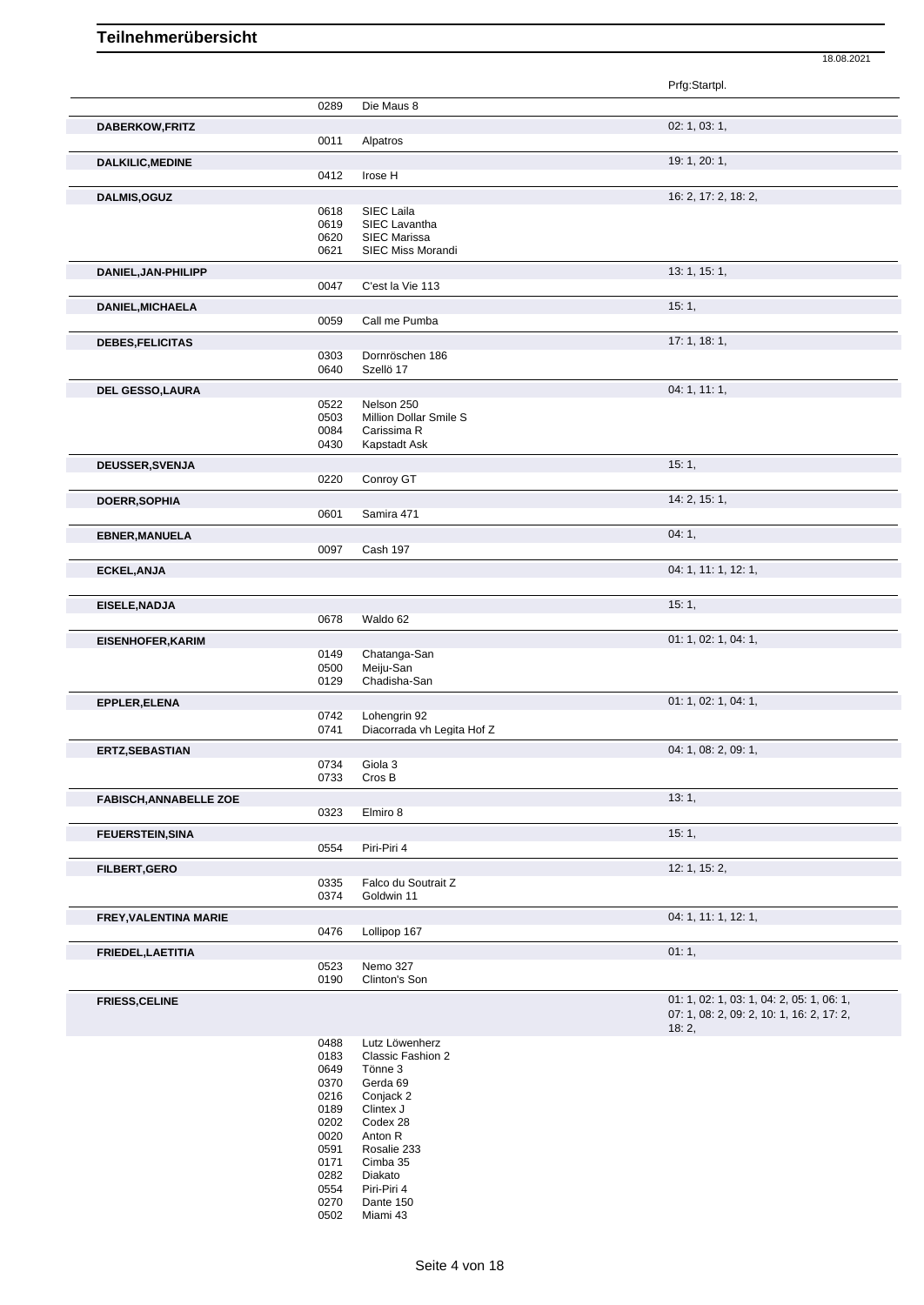|                           | 0546 | Pepper d'elle        |                                           |
|---------------------------|------|----------------------|-------------------------------------------|
|                           | 0386 | Gustafson 3          |                                           |
|                           | 0608 | Scandix              |                                           |
|                           | 0155 | Chillman             |                                           |
|                           | 0151 | Chess 47             |                                           |
|                           | 0643 | Tarantino 12         |                                           |
|                           | 0158 | Chinchillo           |                                           |
| <b>FUCHS, MARY-ANN</b>    |      |                      | 03: 1, 08: 2, 09: 2, 10: 2,               |
|                           | 0585 | Quintex 3            |                                           |
|                           | 0296 | Dollar Boy K         |                                           |
|                           | 0582 | Quincy 212           |                                           |
|                           |      |                      |                                           |
| <b>FUHRMANN, VICTORIA</b> |      |                      | 04: 1, 08: 1, 09: 1, 11: 1, 12: 1,        |
|                           | 0285 | Diamant du Buisson Z |                                           |
| <b>GAA, MADELEINE</b>     |      |                      | 11: 1, 15: 2, 18: 1,                      |
|                           | 0217 | Connor's Quick Star  |                                           |
|                           | 0165 | Chronus <sub>2</sub> |                                           |
|                           | 0551 | Piccarrica           |                                           |
|                           | 0514 | Nairobi MG           |                                           |
|                           | 0305 | Dr. Snuggles MG      |                                           |
|                           | 0674 | Vince 7              |                                           |
|                           |      |                      | 04:1,                                     |
| <b>GAENZLER, MORITZ</b>   | 0393 | Helios 188           |                                           |
|                           |      |                      |                                           |
| GAERTNER, FRANZISKA       |      |                      | 14:1,                                     |
|                           | 0567 | Quantano 13          |                                           |
| <b>GEHRIG, LARS</b>       |      |                      | 02: 1, 03: 1, 04: 1, 05: 1, 06: 1, 07: 1, |
|                           |      |                      | 16: 2, 17: 2, 18: 1,                      |
|                           | 0140 | Charlen G            |                                           |
|                           | 0575 | Que Sera G 2         |                                           |
|                           | 0350 | Fleur de mon Coeur   |                                           |
|                           | 0199 | Cocktail 52          |                                           |
|                           | 0314 | E.T's Queeny Z       |                                           |
|                           |      |                      |                                           |
| <b>GEHRISCH, NADINE</b>   |      |                      | 04: 1, 11: 1,                             |
|                           | 0145 | Charlyna 3           |                                           |
| <b>GESSNER, ANNA</b>      |      |                      | 08: 1, 11: 2, 12: 2, 14: 1, 15: 1,        |
|                           | 0139 | Chapman 63           |                                           |
|                           | 0687 | Zara Blue            |                                           |
|                           | 0115 | Celtic van Schotten  |                                           |
|                           | 0432 | Kashmira 3           |                                           |
|                           | 0668 | Venom <sub>2</sub>   |                                           |
|                           |      |                      |                                           |
| <b>GESSNER, VINCENT</b>   |      |                      | 08: 1, 11: 1, 12: 1,                      |
|                           | 0687 | Zara Blue            |                                           |
|                           | 0432 | Kashmira 3           |                                           |
| <b>GILLEN, BIRGIT</b>     |      |                      | 03: 1, 12: 2,                             |
|                           | 0119 | Centman G            |                                           |
|                           | 0409 | Indorada G           |                                           |
| GLUNZ, JULIA              |      |                      | 02: 2, 03: 2, 04: 2, 05: 2, 06: 2, 07: 2, |
|                           |      |                      | 20:1,                                     |
|                           | 0478 | London girl          |                                           |
|                           | 0378 | Grantendra           |                                           |
|                           | 0573 | Quatta vh Stokershof |                                           |
| <b>GOECK, KATHARINA</b>   |      |                      | 12: 1, 13: 1, 14: 1, 15: 1,               |
|                           | 0387 | Hallo Kreuth         |                                           |
|                           |      |                      |                                           |
| <b>GOERSTNER,UTE</b>      |      |                      | 15:1,                                     |
|                           | 0209 | Come and see W       |                                           |
| <b>GROM, RICHARD</b>      |      |                      | 17: 2, 18: 2,                             |
|                           | 0618 | SIEC Laila           |                                           |
|                           | 0619 | SIEC Lavantha        |                                           |
|                           | 0620 | <b>SIEC Marissa</b>  |                                           |
|                           | 0621 | SIEC Miss Morandi    |                                           |
| <b>GROMPE, MONA</b>       |      |                      | 04: 1, 08: 1, 09: 1, 12: 1,               |
|                           | 0411 | Iron Man H           |                                           |
|                           | 0400 | I See Fire 3         |                                           |
|                           |      |                      |                                           |
| <b>GROPP DR., MARKUS</b>  |      |                      | 11:1, 12:1,                               |
|                           | 0563 | Qua-Darco Z          |                                           |
| <b>GRUBER, LEONIE</b>     |      |                      | 08: 2, 12: 2,                             |
|                           | 0184 | Classico 55          |                                           |
|                           | 0480 | Lord Onassis         |                                           |
|                           | 0455 | Larry Crown          |                                           |
|                           | 0062 | Cameron 32           |                                           |
|                           | 0036 | <b>Billypso PS</b>   |                                           |
|                           | 0663 | Valencia L'imprévue  |                                           |
|                           | 0085 | Carl 55              |                                           |
|                           |      |                      |                                           |
| GRUBER, SARAH             |      |                      | 01: 1, 02: 1, 03: 1, 08: 2, 09: 2, 10: 2, |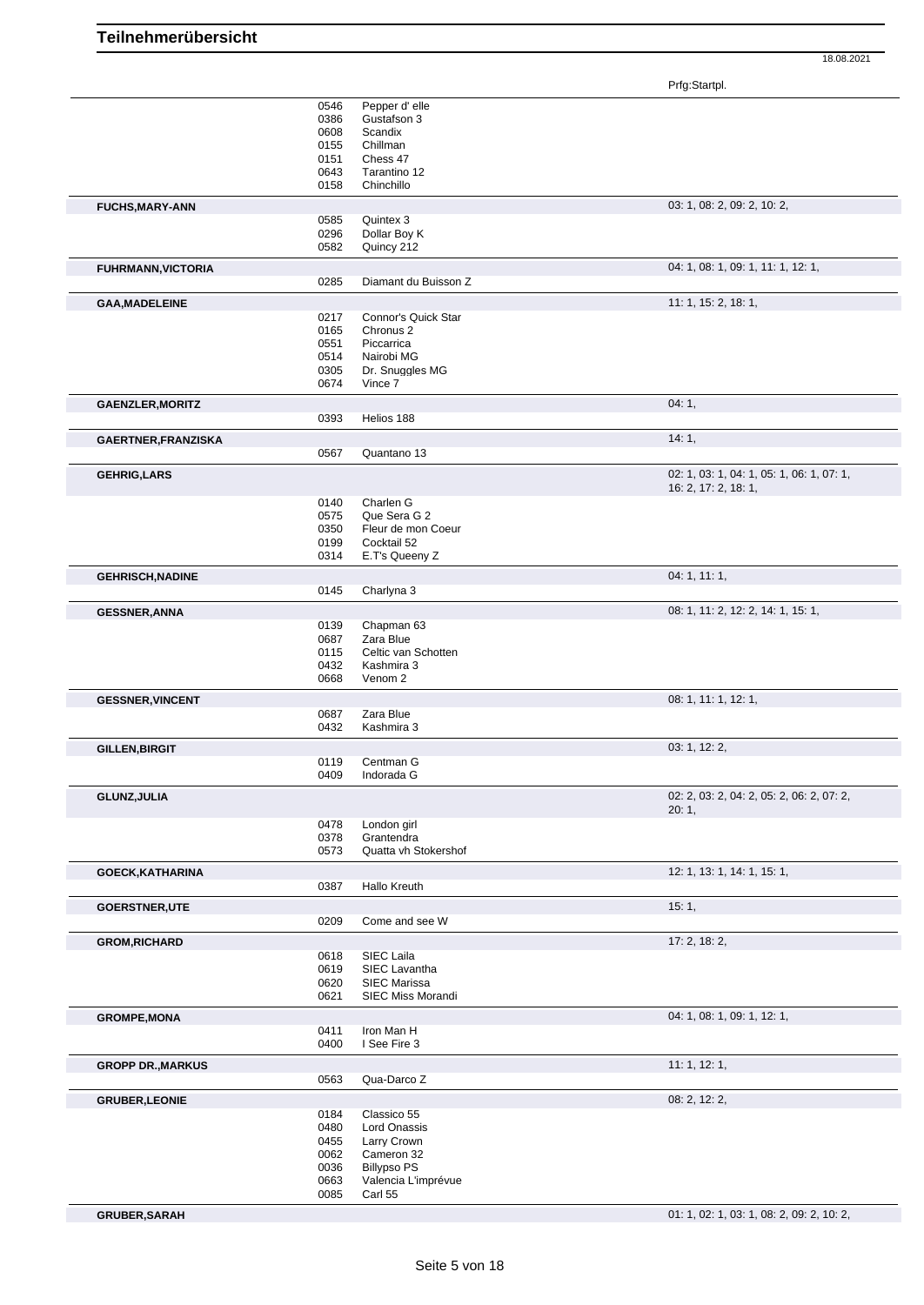|                              | 0184         | Classico 55                                       |                                           |
|------------------------------|--------------|---------------------------------------------------|-------------------------------------------|
|                              | 0480         | Lord Onassis                                      |                                           |
|                              | 0455         | Larry Crown                                       |                                           |
|                              | 0062         | Cameron 32                                        |                                           |
|                              | 0036         | <b>Billypso PS</b>                                |                                           |
|                              | 0663<br>0085 | Valencia L'imprévue<br>Carl 55                    |                                           |
|                              |              |                                                   |                                           |
| GUNDERMANN, JARNE            |              |                                                   | 11: 2, 12: 2, 13: 2, 14: 2,               |
|                              | 0120         | Cenzo 8                                           |                                           |
|                              | 0511         | Mylady Maxima                                     |                                           |
| <b>GUNDLACH, MARKUS</b>      |              |                                                   | 18:1,                                     |
|                              | 0348         | Fiona N                                           |                                           |
|                              | 0360         | <b>Freaky Corny</b>                               |                                           |
| <b>HAAS, MALIN</b>           |              |                                                   | 19:1,                                     |
|                              | 0685         | Windborne's Willy Wonka                           |                                           |
|                              | 0104         | Cataleya 10                                       |                                           |
|                              |              |                                                   |                                           |
| <b>HABICH, CAROLIN HELEN</b> |              |                                                   | 15:1,                                     |
|                              | 0413         | It's Diamond Cruz                                 |                                           |
| HACHENBERGER, INKA FRANZIS   |              |                                                   | 14:1,                                     |
|                              | 0451         | La-Vela                                           |                                           |
|                              | 0682         | What's That 4                                     |                                           |
|                              |              |                                                   | 11: 1, 13: 1,                             |
| HARTMANN, MARA               | 0067         | Campari 332                                       |                                           |
|                              |              |                                                   |                                           |
| <b>HARTUNG,EVA</b>           |              |                                                   | 15:1,                                     |
|                              | 0341         | Fererro                                           |                                           |
| <b>HAUCK, JANA</b>           |              |                                                   | 20:1,                                     |
|                              | 0722         | Snajper                                           |                                           |
|                              |              |                                                   |                                           |
| <b>HEGEDUES, SARINA</b>      |              |                                                   | 19:1,                                     |
|                              | 0144         | Charlsten 6                                       |                                           |
| <b>HEINRICH, SANDRA</b>      |              |                                                   | 20:1,                                     |
|                              | 0693         | My little Barbie                                  |                                           |
| <b>HEISS, NINA</b>           |              |                                                   | 11:1, 12:1,                               |
|                              | 0069         | Canakilly                                         |                                           |
|                              |              |                                                   |                                           |
| <b>HELD,ELISA</b>            |              |                                                   | 01: 1, 02: 2, 05: 1, 06: 1, 07: 1, 08: 1, |
|                              |              |                                                   | 09: 1, 10: 1, 16: 1, 17: 2, 18: 2,        |
|                              | 0057         | Calimero 714                                      |                                           |
|                              | 0267         | Dalandra                                          |                                           |
|                              | 0110         | Cedrick 18                                        |                                           |
|                              | 0317         | Edonja G                                          |                                           |
|                              | 0525         | Niack de la Poels Z                               |                                           |
|                              | 0537         | Obora's Godspeed                                  |                                           |
| <b>HELEINE, EMELY</b>        |              |                                                   | 19: 1, 20: 1,                             |
|                              | 0474         | <b>Lisinard Princess</b>                          |                                           |
|                              | 0392         | Hazy Star                                         |                                           |
| <b>HELEINE, HORST KLAUS</b>  |              |                                                   | 02: 1, 03: 1, 07: 1, 18: 2,               |
|                              | 0186         | <b>Clear Content</b>                              |                                           |
|                              |              |                                                   |                                           |
|                              | 0187         |                                                   |                                           |
|                              | 0077         | Clearing 3<br>Captain Jack D                      |                                           |
|                              | 0426         | Kandira 3                                         |                                           |
|                              | 0583         | Quintaro 14                                       |                                           |
|                              | 0349         | Fionella 5                                        |                                           |
|                              |              |                                                   |                                           |
|                              |              |                                                   | 04: 1, 05: 1, 06: 1, 12: 2, 17: 2, 18: 2, |
|                              |              |                                                   | 20:1,                                     |
|                              | 0659         | Uquesto                                           |                                           |
|                              | 0449         | La Luna Tahoe                                     |                                           |
|                              | 0588         | Ramos 48                                          |                                           |
|                              | 0096         | Cascanetto                                        |                                           |
|                              | 0690         | Zimt Red                                          |                                           |
|                              | 0095         | Cascanetta                                        |                                           |
|                              | 0116         | Cemosabe                                          |                                           |
| <b>HELEINE, KIM ANNE</b>     | 0557<br>0402 | Prinzessin van de Wolfsakker<br>I'm Manni de Muze |                                           |
|                              |              |                                                   |                                           |
|                              |              |                                                   | 08: 2, 12: 2, 17: 2, 18: 2,               |
|                              | 0462         | Leon 596                                          |                                           |
|                              | 0559         | PSS Bondarole H.S.                                |                                           |
|                              | 0560         | PSS Can                                           |                                           |
| <b>HELFRICH, AMY</b>         | 0279         | Delaroche W                                       |                                           |
|                              | 0610         | Seraphina D                                       |                                           |
|                              | 0237         | Cosima B 5                                        |                                           |
|                              | 0470         | Linda 373                                         |                                           |
| <b>HELFRICH, PATRICIA</b>    |              |                                                   | 15: 1, 19: 1,                             |
|                              | 0230         | Cordoba Lobell                                    |                                           |
|                              | 0331<br>0239 | Enjoy 83<br>Cosmopolitan SW                       |                                           |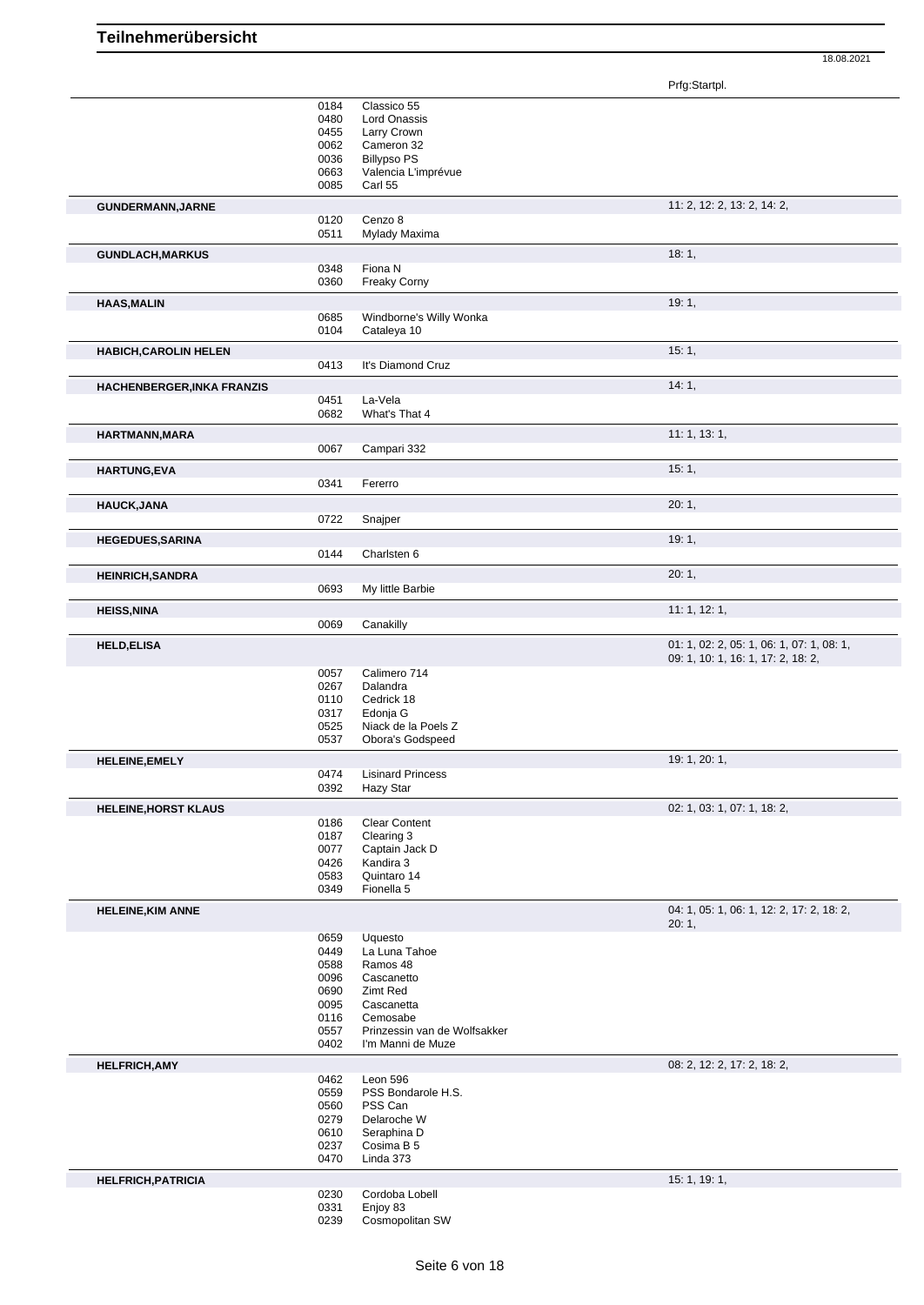|                               |              |                                          | Prfg:Startpl.                                                     |
|-------------------------------|--------------|------------------------------------------|-------------------------------------------------------------------|
|                               | 0497         | Max 3949                                 |                                                                   |
| HENRICH, SOPHIE MARIA MERCEDE |              |                                          | 11: 2, 12: 1, 15: 2,                                              |
|                               | 0372         | Giorgio Armani 13                        |                                                                   |
|                               | 0191         | Clintudo                                 |                                                                   |
| <b>HENSCHKE, MICHAEL</b>      |              |                                          | 04:2,                                                             |
|                               | 0029<br>0450 | Balous La Vie en Rose<br>La Vida Loca TP |                                                                   |
|                               |              |                                          |                                                                   |
| <b>HERBERT, BERND</b>         |              |                                          | 01: 1, 02: 2, 03: 2, 05: 1, 06: 1, 07: 1,<br>16: 2, 17: 2, 18: 1, |
|                               | 0467         | Liedy                                    |                                                                   |
|                               | 0488         | Lutz Löwenherz                           |                                                                   |
|                               | 0226<br>0370 | Cooler Curt<br>Gerda 69                  |                                                                   |
|                               | 0216         | Conjack 2                                |                                                                   |
|                               | 0202         | Codex 28                                 |                                                                   |
|                               | 0591         | Rosalie 233                              |                                                                   |
|                               | 0171         | Cimba 35                                 |                                                                   |
|                               | 0282         | Diakato                                  |                                                                   |
|                               | 0554         | Piri-Piri 4                              |                                                                   |
|                               | 0270<br>0502 | Dante 150<br>Miami 43                    |                                                                   |
|                               | 0546         | Pepper d'elle                            |                                                                   |
|                               | 0386         | Gustafson 3                              |                                                                   |
|                               | 0608         | Scandix                                  |                                                                   |
|                               | 0155         | Chillman                                 |                                                                   |
|                               | 0158         | Chinchillo                               |                                                                   |
| <b>HERWECK,LOUISA</b>         |              |                                          | 20:1,                                                             |
|                               | 0304         | Dornröschen PK                           |                                                                   |
| <b>HESS, TOBIAS</b>           | 0411         | Iron Man H                               | 17:1,                                                             |
|                               | 0400         | I See Fire 3                             |                                                                   |
| <b>HOEHNLE, STEFANIE</b>      |              |                                          | 09: 1, 10: 1, 12: 1, 16: 1, 17: 1,                                |
|                               | 0613         | Shalom 165                               |                                                                   |
|                               | 0179         | Clarima 11                               |                                                                   |
|                               | 0664         | Valery BB                                |                                                                   |
|                               | 0167         | Ciaco 6                                  |                                                                   |
|                               | 0627<br>0401 | Stakkato Grande<br>I'm Ella              |                                                                   |
|                               | 0671         | Vicktoria 6                              |                                                                   |
|                               | 0076         | Captain Hook 21                          |                                                                   |
|                               | 0390         | Hardwood                                 |                                                                   |
| <b>HOFFMANN, SOPHIA</b>       |              |                                          | 19:1,                                                             |
|                               | 0709         | <b>Girls Pleasure HW</b>                 |                                                                   |
| <b>HOFMANN, HEIKE</b>         | 0262         | Cusumano                                 | 02: 1, 03: 2, 04: 2,                                              |
|                               | 0063         | Camillo 192                              |                                                                   |
|                               | 0182         | Classic Catoo                            |                                                                   |
|                               | 0298         | Don Larnels                              |                                                                   |
|                               | 0043         | Buddy 170                                |                                                                   |
|                               | 0338         | Fedette                                  |                                                                   |
| HOLZMANN, JULIAN              |              |                                          | 02: 2, 08: 1, 09: 2, 10: 2,                                       |
|                               | 0403<br>0465 | Iberia 30<br>Lex Barker 8                |                                                                   |
| <b>HOLZSCHUH, AMY</b>         |              |                                          | 11:1, 15:1,                                                       |
|                               | 0334         | Evolet 4                                 |                                                                   |
|                               | 0071         | Canetta 2                                |                                                                   |
|                               | 0565         | Quaisa Quim                              |                                                                   |
| HOLZSCHUH, HANNAH             |              | Evolet 4                                 | 04: 2, 11: 2,                                                     |
|                               | 0334<br>0071 | Canetta 2                                |                                                                   |
|                               | 0565         | Quaisa Quim                              |                                                                   |
| <b>HORNUNG DR., MICHAEL</b>   |              |                                          | 04: 1, 05: 1, 07: 1,                                              |
|                               | 0598         | Saltando S                               |                                                                   |
|                               | 0302         | Dorado 212                               |                                                                   |
| <b>HOSTMANN, ANNA</b>         |              |                                          | 16: 1, 17: 2, 18: 1,                                              |
|                               |              |                                          | 11: 1, 12: 1, 17: 1,                                              |
| <b>IGERST, LAURA ULRICKE</b>  | 0543         | Pauline van Overis                       |                                                                   |
| JAEGER, SOPHIE-CHARLOTTE      |              |                                          | 03: 1, 11: 1, 12: 1,                                              |
|                               | 0614         | Shirin 37                                |                                                                   |
|                               | 0592         | Rosamunde 23                             |                                                                   |
| JAEHRLING, LEA                |              |                                          | 15:1,                                                             |
|                               | 0114         | Cellestiall                              |                                                                   |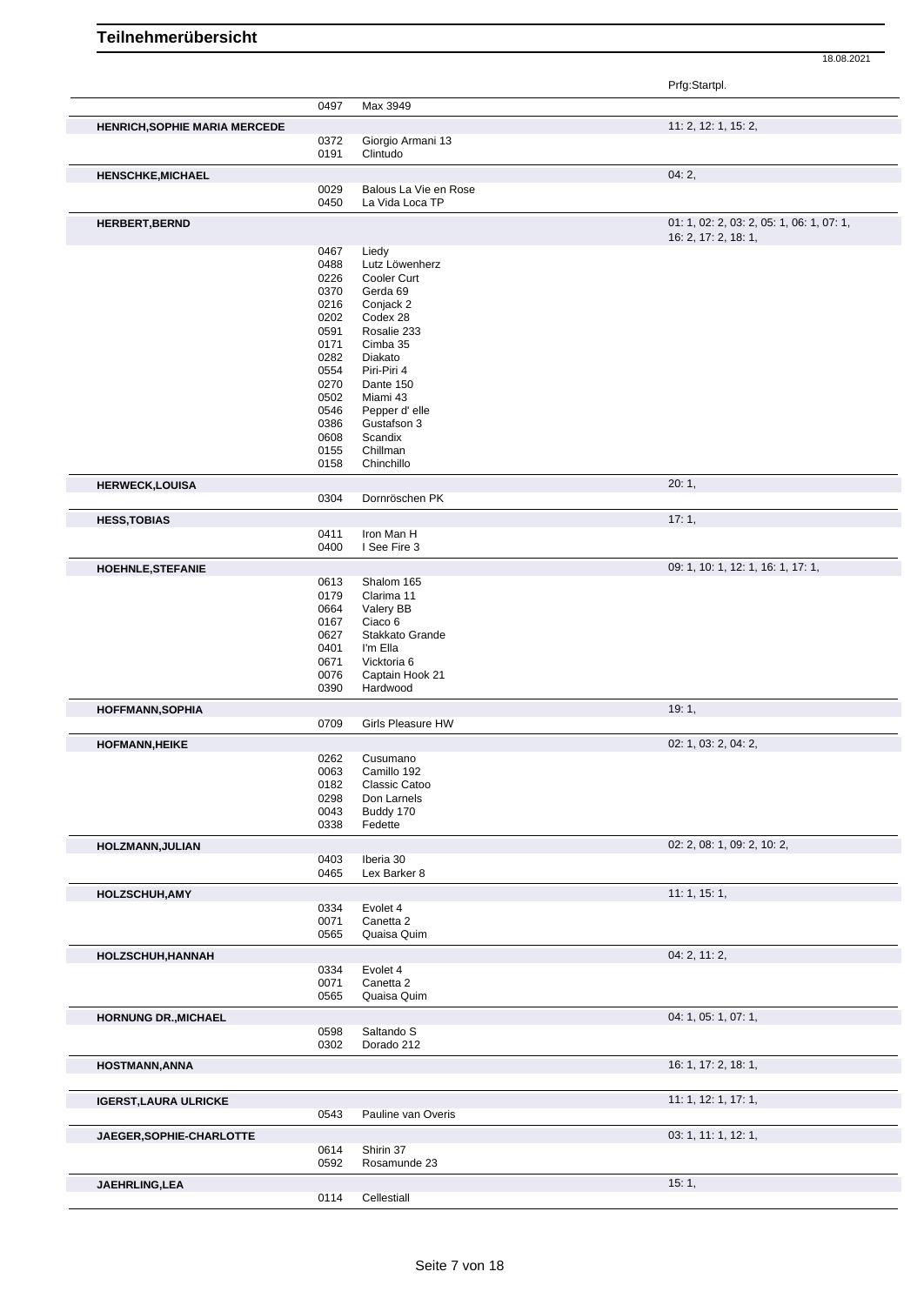|                           |              |                                             | Prfg:Startpl.                                            |
|---------------------------|--------------|---------------------------------------------|----------------------------------------------------------|
| JONIGKEIT, LEONIE         |              |                                             | 01: 2, 02: 2, 04: 2, 05: 2, 06: 2, 16: 2,<br>17:2, 18:1, |
|                           | 0580         | Quero 2                                     |                                                          |
|                           | 0130         | Chakalaka W                                 |                                                          |
|                           | 0309<br>0581 | Dubai Lady<br>Quilibria                     |                                                          |
|                           | 0234         | Cornet's Glory                              |                                                          |
|                           | 0269         | Dani 12                                     |                                                          |
|                           | 0425         | Kamelita KHR                                |                                                          |
|                           | 0328         | Emerald's Ella                              |                                                          |
|                           | 0026         | Aurelia 60                                  |                                                          |
|                           | 0645         | Tello R Z                                   |                                                          |
|                           | 0739<br>0405 | Girocco Blue Boy<br>Impossible 12           |                                                          |
|                           | 0416         | Jevenda                                     |                                                          |
| JULICH, THOMAS            |              |                                             | 01: 1, 02: 1,                                            |
|                           | 0139         | Chapman 63                                  |                                                          |
|                           | 0687<br>0115 | Zara Blue<br>Celtic van Schotten            |                                                          |
|                           | 0432         | Kashmira 3                                  |                                                          |
|                           | 0668         | Venom <sub>2</sub>                          |                                                          |
| <b>JULKUNEN,EVA</b>       |              |                                             | 17:1, 18:1,                                              |
|                           |              |                                             | 20:1,                                                    |
| JUNG, MARLENE             |              |                                             |                                                          |
| JUNGERMANN, JOHANNA       |              |                                             | 04: 1, 11: 1, 12: 1,                                     |
|                           | 0600<br>0599 | Sambukka<br>Sambuca 91                      |                                                          |
|                           |              |                                             |                                                          |
| <b>JURTSCHENKO, MAREN</b> | 0703         | Magic Moment 14                             | 14: 1, 15: 1,                                            |
|                           | 0473         | Lipstick 8                                  |                                                          |
|                           | 0701         | <b>Graf Compliment</b>                      |                                                          |
|                           | 0702         | Lissi la Belle                              |                                                          |
| KIERMEIER, KARINA         |              |                                             | 14:1,                                                    |
|                           | 0017         | Anne Pepper                                 |                                                          |
|                           | 0200         | Coco Channell 3                             |                                                          |
| KILLIAN, HEIDI            |              |                                             | 11:1, 18:1,                                              |
|                           | 0201         | Coco Rico 2                                 |                                                          |
|                           | 0148         | Chaspa 3                                    |                                                          |
|                           | 0655<br>0365 | Udo van Overis<br>Gabanna                   |                                                          |
|                           |              |                                             |                                                          |
| <b>KIPPENHAN, MARGIT</b>  | 0173         | Cincinatti 19                               | 05: 1, 16: 1, 17: 1, 18: 1,                              |
|                           | 0193         | Clooney 100                                 |                                                          |
|                           | 0521         | Nautilus G                                  |                                                          |
|                           | 0312         | Dusty Dora                                  |                                                          |
| <b>KIPPENHAN, NINA</b>    |              |                                             | 11: 2, 12: 2, 15: 2,                                     |
|                           | 0173         | Cincinatti 19                               |                                                          |
|                           | 0193         | Clooney 100                                 |                                                          |
| <b>KIRST, SEBASTIAN</b>   |              |                                             | 17:1,                                                    |
|                           | 0248         | Cricket 11                                  |                                                          |
|                           | 0215<br>0001 | Concorioso PS<br><b>Action Balouvine PS</b> |                                                          |
|                           | 0287         | Diatol                                      |                                                          |
|                           | 0153         | Chico 985                                   |                                                          |
|                           | 0566         | Quando du Rouet PS                          |                                                          |
|                           | 0477         | Lonbetto PS                                 |                                                          |
|                           | 0232         | Cornet's Blue PS                            |                                                          |
|                           | 0676         | Viverter PS                                 |                                                          |
|                           | 0224<br>0524 | Conthergo<br>Nepomuk 356                    |                                                          |
| <b>KLIMUTTA,CERRIN</b>    |              |                                             | 04: 1, 10: 1,                                            |
|                           | 0055         | California 135                              |                                                          |
| <b>KLINCK, ISABELLE</b>   |              |                                             | 15:1, 18:1,                                              |
|                           | 0562         | Qmusic                                      |                                                          |
| KLIPPEL, LUISA            |              |                                             | 19:1,                                                    |
|                           | 0549<br>0274 | Pia Lotta 18<br>Davidoff 186                |                                                          |
|                           |              |                                             |                                                          |
| <b>KLIPPEL, VICTORIA</b>  |              |                                             | 19:1,                                                    |
|                           | 0549<br>0274 | Pia Lotta 18<br>Davidoff 186                |                                                          |
| <b>KLOTZ, MAYA</b>        |              |                                             | 14: 1, 15: 1,                                            |
|                           | 0453         | Laidback Luke 2                             |                                                          |
| <b>KLUG, JENNA</b>        |              |                                             | 14: 1, 15: 1, 18: 1,                                     |

Naughty Norbert 4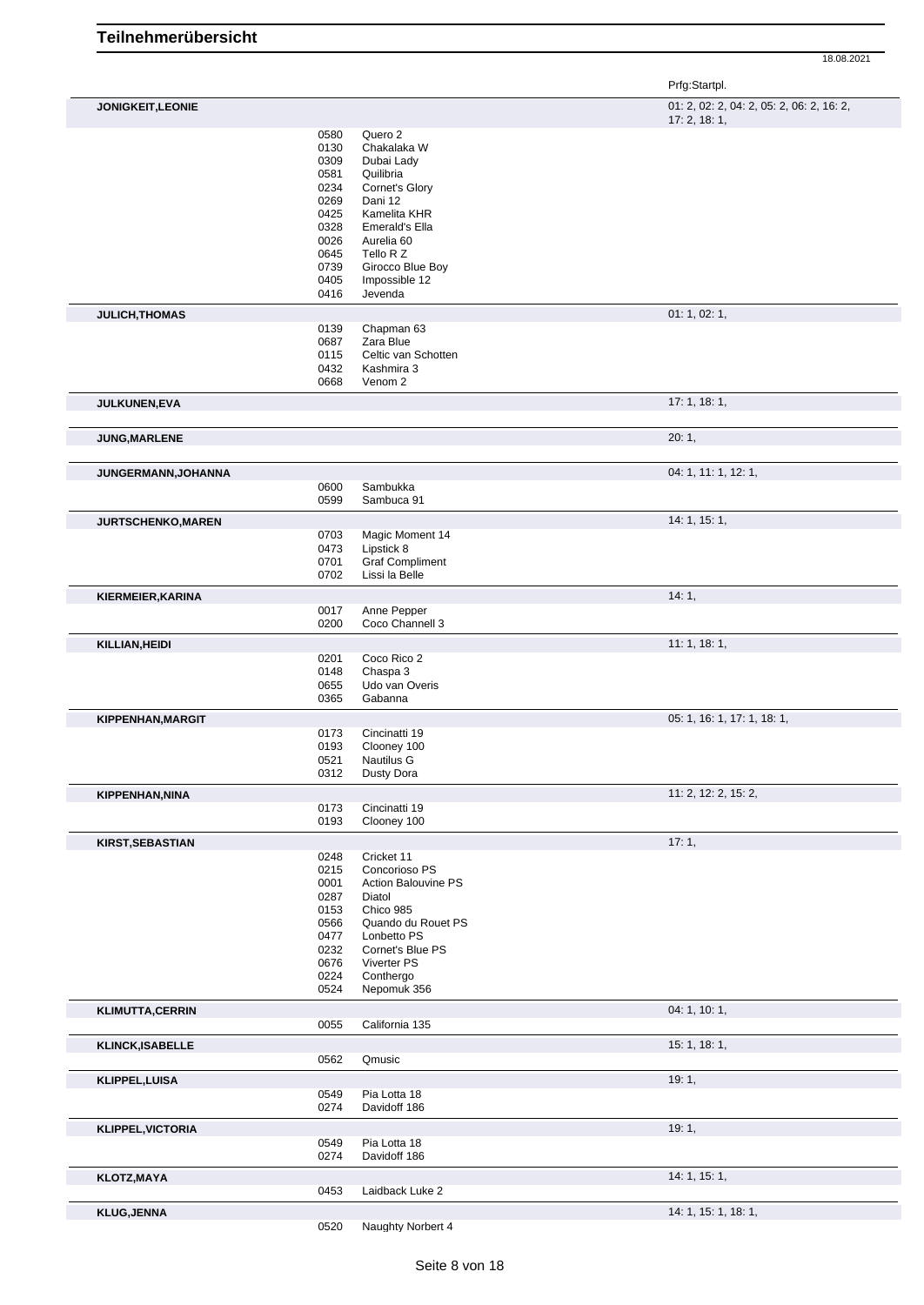|                            |              |                                          | Prfg:Startpl.                             |
|----------------------------|--------------|------------------------------------------|-------------------------------------------|
| <b>KNAPP, ANDREA</b>       |              |                                          | 15:1,                                     |
|                            | 0418         | JJ Down the hedge                        |                                           |
| KOCH, LUISA                |              |                                          | 18:1,                                     |
|                            |              |                                          |                                           |
| <b>KOEGEL, NADINE</b>      |              |                                          | 05: 1, 06: 1, 08: 1, 11: 1, 12: 2,        |
|                            | 0003         | Adessa du Rouet                          |                                           |
|                            | 0315         | Ecanturano                               |                                           |
| <b>KOENIG, CAROLIN</b>     |              |                                          | 11:1, 15:1,                               |
|                            | 0014         | Amicus 42                                |                                           |
| KOENIG, FRANZISKA          |              |                                          | 15:1,                                     |
|                            | 0099         | Cassandra W<br>Amicus 42                 |                                           |
|                            | 0014<br>0666 | Vancouver K 3                            |                                           |
| KOHLER, JULIA              |              |                                          | 05: 1, 12: 1,                             |
|                            | 0513         | Nagini 2                                 |                                           |
|                            |              |                                          | 11:2,                                     |
| KOHLMAIER, SARAH           | 0590         | Romanze 362                              |                                           |
|                            | 0031         | Bella Balou 4                            |                                           |
| KOLCZYNSKI, SANDRA VON     |              |                                          | : 0,                                      |
|                            | 0307         | Drops van Overis Z                       |                                           |
|                            | 0438         | Kjandor van Overis Z                     |                                           |
|                            | 0022<br>0293 | Ariane van Overis Z<br>Diva van Overis Z |                                           |
|                            | 0376         | Gordino 28                               |                                           |
|                            | 0667         | Vegas van Overis                         |                                           |
| KOLTHOFF, THORSTEN         |              |                                          | 04: 3, 05: 2, 06: 2, 07: 1, 17: 2, 18: 2, |
|                            | 0442         | L.B. Compari                             |                                           |
|                            | 0458         | Laura Kinney                             |                                           |
|                            | 0443         | L.B. Dante                               |                                           |
|                            | 0629<br>0404 | Stakkato's Pleasure<br>Ilisabeth         |                                           |
|                            | 0268         | Dancing Queen 221                        |                                           |
|                            | 0688         | Zazu 16                                  |                                           |
|                            | 0081         | Careful AS                               |                                           |
|                            | 0333         | Eszra M                                  |                                           |
|                            | 0240<br>0732 | Costa Gavras<br>Limited Edition K 3      |                                           |
| <b>KOPP, KAROLIN</b>       |              |                                          | 11: 1, 12: 1, 15: 1,                      |
|                            | 0538         | Obora's Kanon                            |                                           |
|                            |              |                                          | 11: 1, 12: 1, 15: 1, 20: 1,               |
| <b>KRAFT, SELINA XENIA</b> | 0449         | La Luna Tahoe                            |                                           |
|                            |              |                                          | 19:2,                                     |
| <b>KRASKI,ELLA</b>         | 0727         | Coldplay 14                              |                                           |
|                            | 0725         | Cartellus                                |                                           |
|                            | 0728         | Landivio                                 |                                           |
|                            | 0726         | Clooney 137                              |                                           |
| <b>KRAUSS, GESA</b>        |              |                                          | 19: 2, 20: 1,                             |
|                            | 0593         | Rubinello 4                              |                                           |
|                            | 0082         | Carino Gigolo                            |                                           |
| <b>KREIDEL, ANNIKA</b>     |              |                                          | 19:1,                                     |
|                            | 0642         | Tandem du Chalet                         |                                           |
| <b>KREMER, SARAH</b>       |              |                                          | 15:1,                                     |
|                            | 0579         | Querida 97                               |                                           |
| <b>KUECHERER, LEONIE</b>   |              |                                          | 15:1,                                     |
|                            | 0748         | Samson 535                               |                                           |
| KUEHN, ANNIKA              |              |                                          | 01: 2, 02: 2, 16: 1, 17: 1, 18: 2,        |
|                            | 0219         | Conny Mc Love                            |                                           |
|                            | 0246         | Crespo 6                                 |                                           |
|                            | 0310<br>0329 | Dugi Otok<br>Empire 201                  |                                           |
|                            | 0568         | Quantico vom Klint                       |                                           |
|                            | 0283         | Dialato H                                |                                           |
|                            | 0156<br>0079 | Chilly Lilly ZH                          |                                           |
|                            |              | Caramba ZH                               |                                           |
| <b>KUEHN, DENIS</b>        |              |                                          | 04: 1, 11: 2,                             |
|                            | 0677<br>0577 | Voice of Memory L<br>Queenie Quirina     |                                           |
|                            | 0163         | Chocochino 3                             |                                           |
|                            | 0361         | Free Willy K                             |                                           |
|                            | 0277         | Dear Darling 2                           |                                           |
| <b>KUEHN, JAN</b>          |              |                                          | 11:1,                                     |
|                            | 0677         | Voice of Memory L                        |                                           |
|                            | 0306         | Drago D                                  |                                           |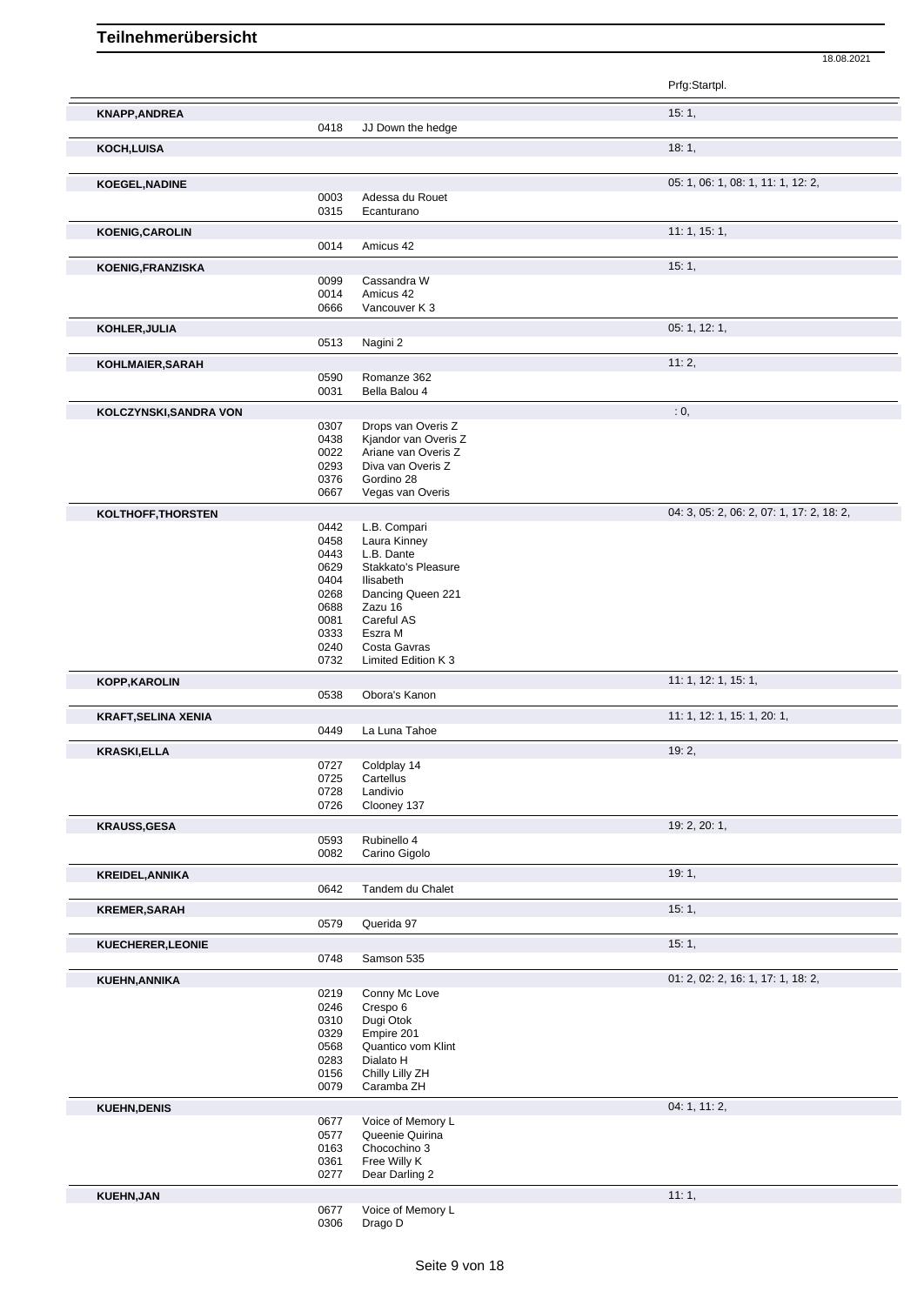|                               |              |                               | Prfg:Startpl.                      |
|-------------------------------|--------------|-------------------------------|------------------------------------|
|                               | 0516         | Naranja 8                     |                                    |
|                               | 0277         | Dear Darling 2                |                                    |
| KUNKEL, MARINA                |              |                               | 04:1,                              |
|                               | 0689         | Zazu de Semilly               |                                    |
| <b>KURZ, CHRISTOPHER</b>      |              |                               | 01: 1, 02: 2, 03: 1, 04: 1, 05: 1, |
|                               | 0704<br>0705 | Castell 13<br>Cinnamon Star K |                                    |
|                               | 0706         | Karlsson K                    |                                    |
| <b>LACHER, NICOLE</b>         |              |                               | 05:1,                              |
|                               | 0340         | Feivel 202                    |                                    |
|                               | 0657         | Uno Momento FH                |                                    |
|                               | 0132         | Chakra 8                      |                                    |
|                               | 0142<br>0180 | Charlotte 207<br>Claritant    |                                    |
|                               | 0648         | Tin Lizzie 3                  |                                    |
|                               | 0090         | Cas Laquero T                 |                                    |
|                               | 0016         | Andagio 3                     |                                    |
|                               | 0278         | Delano van Het Keizershof Z   |                                    |
| <b>LAHM, CARSTEN</b>          |              |                               | 04: 1, 05: 1, 06: 1, 07: 1,        |
|                               | 0244         | Crawford 8                    |                                    |
| LAHM, CHARLOTTE               |              |                               | 19: 1, 20: 1,                      |
|                               | 0541         | Paddys Flower                 |                                    |
| <b>LAHM,MARKUS</b>            |              |                               | 05: 2, 06: 2, 07: 2, 16: 1,        |
|                               | 0052         | Cahla                         |                                    |
|                               | 0647         | Tiffany 413                   |                                    |
| LAMBERTH, CHRISTOPH           | 0638         | Surinam <sub>2</sub>          | 08: 2, 09: 1, 10: 1, 17: 2, 18: 2, |
|                               | 0589         | <b>Rio 283</b>                |                                    |
|                               | 0427         | Kanesse                       |                                    |
|                               | 0490         | Luzifer 114                   |                                    |
|                               | 0388         | Handsome 13                   |                                    |
| LAUTENSCHLAEGER, EVA          |              |                               | 03: 1, 04: 1, 17: 1, 18: 1,        |
|                               | 0045         | <b>Bussy Girl</b>             |                                    |
| LECLERCQ, EVE                 |              |                               | 15:1,                              |
|                               | 0434         | Kennedy 43                    |                                    |
| LEITZ, JANA                   |              |                               | 11:1,                              |
|                               | 0041         | Bonni 46                      |                                    |
| LEMMERZ, ALINA                |              |                               | 12:1,                              |
|                               | 0698         | Carla 246                     |                                    |
| LIESER, LENA MARIA            |              |                               | 08: 1, 09: 1, 10: 1, 12: 1,        |
|                               | 0065<br>0250 | Camires<br>Cristall 11        |                                    |
|                               | 0615         | Shooting Star 32              |                                    |
|                               | 0177         | City Girl 5                   |                                    |
|                               | 0325         | Elvira 77                     |                                    |
|                               | 0515<br>0214 | Nanu-Nana T<br>Conas          |                                    |
|                               | 0661         | Ut de B'Neville               |                                    |
| LOEB, ERIK                    |              |                               | 04:1,                              |
|                               | 0634         | Stolzengold                   |                                    |
| <b>LOEHNERT, SASCHA MARIE</b> |              |                               | 15:1,                              |
|                               | 0186         | <b>Clear Content</b>          |                                    |
| LOESCHKE, MAXIMILIANE         |              |                               | 14:1,                              |
|                               | 0708         | Anna Z                        |                                    |
| <b>MADER, JOHANNES</b>        |              |                               | 04:2,                              |
|                               | 0467         | Liedy                         |                                    |
|                               | 0226         | Cooler Curt                   |                                    |
| <b>MASSMANN, NICOLETTA</b>    |              |                               | 04: 2, 13: 2,                      |
|                               | 0743<br>0744 | Carlson 114<br>Painter's Igor |                                    |
| <b>MEFFERT, LARISSA</b>       |              |                               | 11: 2, 15: 2,                      |
|                               | 0577         | Queenie Quirina               |                                    |
|                               | 0163         | Chocochino 3                  |                                    |
|                               | 0361         | Free Willy K                  |                                    |
|                               | 0277         | Dear Darling 2                |                                    |
| <b>MERK, PATRICK</b>          | 0461         | Leo 644                       | 15:1,                              |
|                               |              |                               |                                    |
| MILCH-HOFMANN,LISA            | 0037         | Bobby 525                     | 17: 1, 18: 2,                      |
|                               | 0691         | Zohan vd Fleckenweg           |                                    |
| MILTNER-RUPP, STEPHANIE       |              |                               | 04: 1, 11: 1, 12: 1, 18: 1,        |
|                               | 0468         | Lilly 602                     |                                    |
|                               |              |                               |                                    |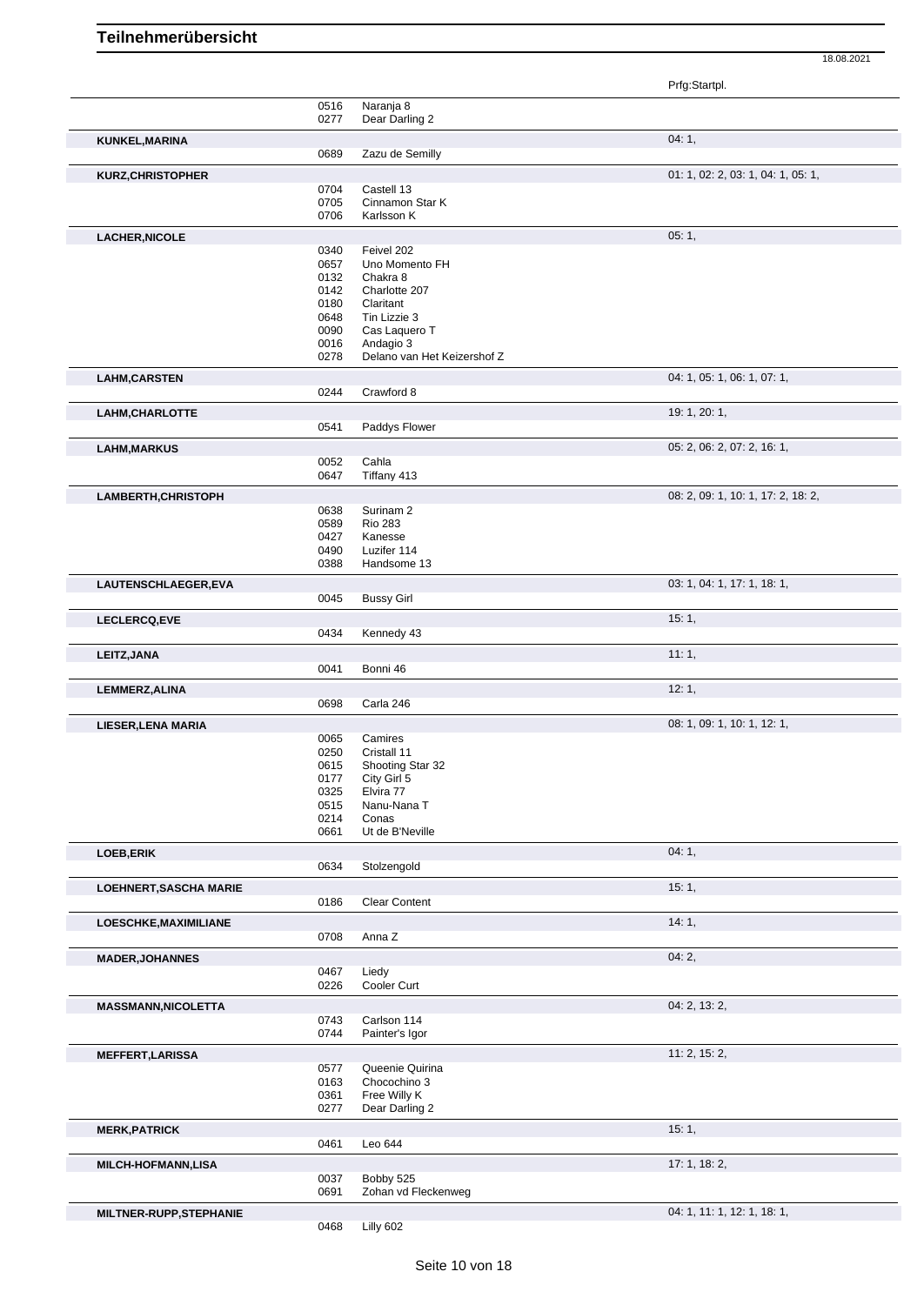|                              |              |                                     | Prfg:Startpl.                      |
|------------------------------|--------------|-------------------------------------|------------------------------------|
|                              | 0550         | Pia S                               |                                    |
|                              | 0294<br>0509 | Dixie Donna B<br>Mr. Noble Joshua B |                                    |
| <b>MOSER-NOUJAIM, SARAH</b>  |              |                                     | 01: 1, 02: 1, 18: 1, 20: 1,        |
|                              | 0092         | Cascada 121                         |                                    |
|                              | 0391         | Harvey 67                           |                                    |
|                              | 0035         | Bijou du Rouet 5                    |                                    |
| MUELLER, HELENA              |              |                                     | 08: 2, 09: 2,                      |
|                              | 0073<br>0046 | Cantuccino 2<br>C'est ci bon 6      |                                    |
|                              | 0152         | Chica Miller                        |                                    |
|                              | 0389         | Hannah 63                           |                                    |
|                              | 0078         | Cara de la Luna                     |                                    |
| <b>MUELLER, ISABELL</b>      |              |                                     | 15:2,                              |
|                              | 0485         | Luigi 247                           |                                    |
|                              | 0447         | La Fee 34                           |                                    |
| <b>MUENCH, JESSICA</b>       |              |                                     | 11: 1, 12: 1, 15: 1,               |
|                              | 0113         | Celestra MJ                         |                                    |
| <b>MULEY, KIMBERLY</b>       |              |                                     | 11:1, 17:1,                        |
|                              | 0420         | Jorbert SMH                         |                                    |
| <b>MUTH, MICHELLE SASKIA</b> |              |                                     | 19:1,                              |
|                              | 0721         | Carliza de Bassy                    |                                    |
| NAUMANN-ENGERT, LUZY         |              |                                     | 11: 1, 12: 1, 13: 1, 14: 1,        |
|                              | 0249         | Crista 4                            |                                    |
| <b>NEUBAUER, NELE</b>        |              |                                     | 13: 1, 14: 1,                      |
|                              | 0396         | Historius van de Osseweide          |                                    |
| NIETH, FRANZISKA             |              |                                     | 08:1,                              |
|                              | 0126         | Chacco K                            |                                    |
| <b>OERTEL, MIA</b>           |              |                                     | 20:1,                              |
|                              | 0730         | Flair                               |                                    |
| OHNEMUELLER, CLARA           |              |                                     | 15:1,                              |
|                              | 0625         | Soulmate 21                         |                                    |
| OLD, LILLI                   |              |                                     | 13: 1, 14: 1,                      |
|                              | 0564         | Quadros 4                           |                                    |
| <b>PACKLIN, ULLI</b>         |              |                                     | 15:1,                              |
|                              | 0383         | Gründleinshof's Skywalker           |                                    |
| PAGENKOPF, STEFAN            |              |                                     | 17:1, 18:1,                        |
|                              | 0281         | Diacontendra RG                     |                                    |
| PAGNIA, KAREN                |              |                                     | 19:1,                              |
|                              | 0299         | Don't forget me 4                   |                                    |
|                              | 0326         | Elvis 267                           |                                    |
|                              | 0042         | Bounty 243                          |                                    |
| PAULIN, FRANCESCA            |              |                                     | 13:1,                              |
|                              | 0694         | Lantina 8                           |                                    |
| PFEFFER, JULIA               |              |                                     | 19:1,                              |
|                              | 0406         | Incredibel                          |                                    |
| PFEIFFER, FOKKO              |              |                                     | 01: 1, 02: 1, 05: 1, 06: 1, 07: 1, |
|                              | 0112         | Celestino 16                        |                                    |
|                              | 0472         | Lipstick 12                         |                                    |
|                              | 0343<br>0318 | Ferune<br>Edwina 24                 |                                    |
|                              | 0138         | Championess 17                      |                                    |
|                              | 0359         | Franzi MN                           |                                    |
|                              | 0572         | Quater's Rubin B                    |                                    |
|                              | 0569         | Quartz Hero                         |                                    |
| PFUETZER, ANTONIA            |              |                                     | 19:1,                              |
|                              | 0731         | Kaleska                             |                                    |
| POLINSKI, CHIARA             |              |                                     | 08: 1, 09: 1, 10: 1,               |
|                              | 0436         | King Windsor                        |                                    |
| PULLMANN, NADINE             |              |                                     | 11: 1, 15: 1,                      |
|                              | 0227         | Copacabana 41                       |                                    |
| REITBAUER, GEORG-KARL        |              |                                     | 01: 1, 02: 1, 03: 1, 04: 1,        |
|                              | 0262         | Cusumano                            |                                    |
|                              | 0063<br>0182 | Camillo 192                         |                                    |
|                              | 0043         | Classic Catoo<br>Buddy 170          |                                    |
|                              | 0338         | Fedette                             |                                    |
| <b>REMUS, YVONNE</b>         |              |                                     | 04: 1, 12: 1, 18: 1,               |
|                              | 0108         | Cavallino 24                        |                                    |
|                              | 0363         | Fühlya                              |                                    |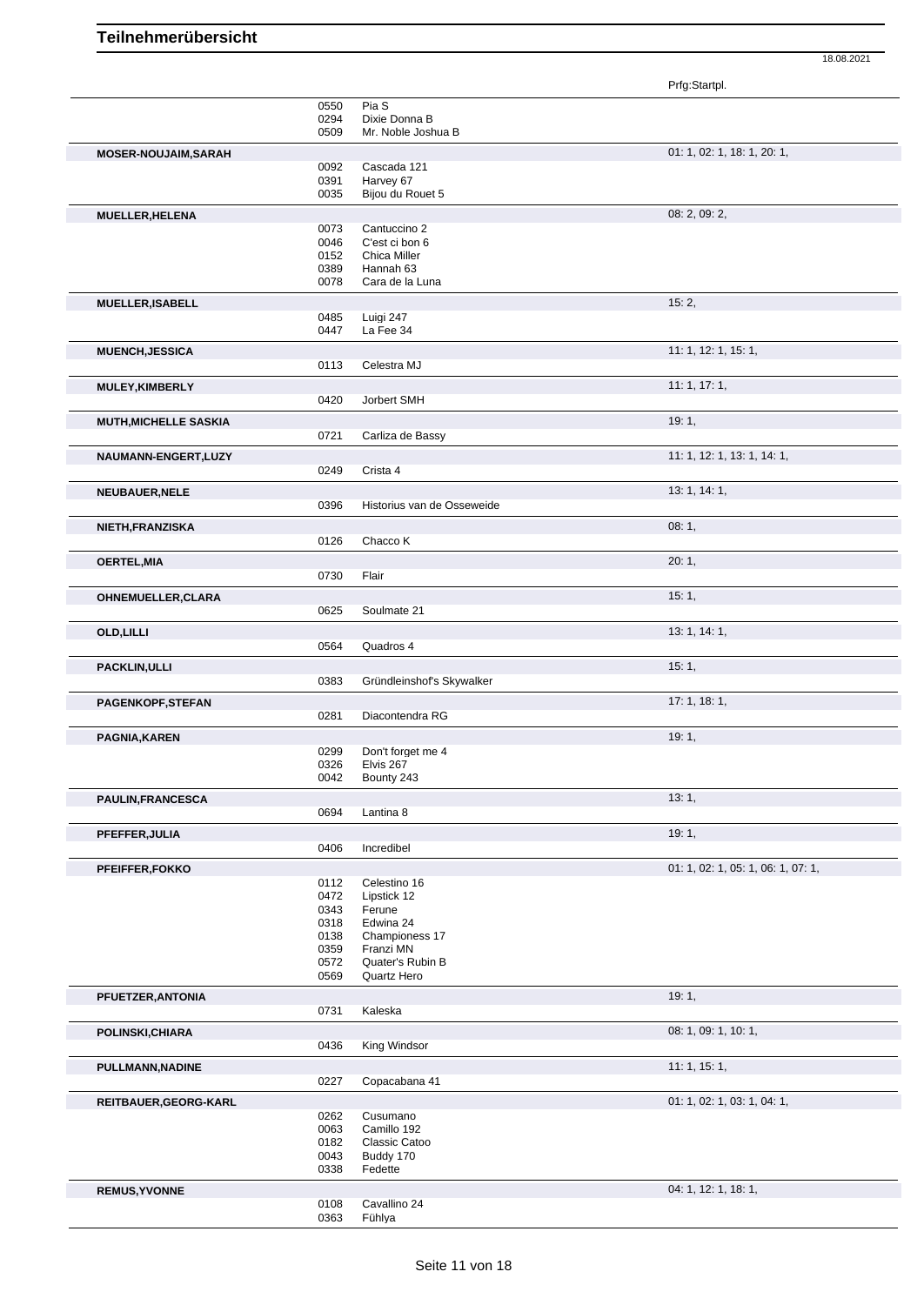|                                                                         |              |                                                     | Prfg:Startpl.                             |
|-------------------------------------------------------------------------|--------------|-----------------------------------------------------|-------------------------------------------|
| <b>REUTER, SOFIE</b>                                                    |              |                                                     | 13: 2, 14: 2,                             |
|                                                                         | 0344         | Feuerzähnchen J                                     |                                           |
|                                                                         | 0397         | Hollyday 8                                          |                                           |
| <b>RICHTER,LIA</b>                                                      |              |                                                     | 19: 1, 20: 1,                             |
|                                                                         | 0714         | Jeroen                                              |                                           |
|                                                                         | 0715         | Princess                                            |                                           |
| RICHTER, MARLENE                                                        |              |                                                     | 11:1,                                     |
|                                                                         | 0272         | Dark Edition                                        |                                           |
|                                                                         |              |                                                     | 11:1, 15:1,                               |
| RIEDEL, JAN                                                             | 0083         | Carisio 2                                           |                                           |
|                                                                         |              |                                                     |                                           |
| <b>RITT, PAULINE</b>                                                    |              |                                                     | 11: 2, 12: 2,                             |
|                                                                         | 0452         | Lacontinus                                          |                                           |
|                                                                         | 0423         | Kaiserstolz 6                                       |                                           |
| ROMPA, KARINA                                                           |              |                                                     | 18:1,                                     |
|                                                                         | 0484         | Lucky Larry                                         |                                           |
| <b>ROTH, BRITT</b>                                                      |              |                                                     | 05: 2, 06: 2, 08: 2, 09: 2, 10: 1, 16: 2, |
|                                                                         | 0065         | Camires                                             |                                           |
|                                                                         | 0025         | Atthina                                             |                                           |
|                                                                         | 0030         | Balthasar 49                                        |                                           |
|                                                                         | 0049         | Caboto 2                                            |                                           |
|                                                                         | 0053         | Caiero 3                                            |                                           |
|                                                                         | 0250         | Cristall 11                                         |                                           |
|                                                                         | 0213         | Conan 51                                            |                                           |
|                                                                         | 0615         | Shooting Star 32                                    |                                           |
|                                                                         | 0177         | City Girl 5                                         |                                           |
|                                                                         | 0050         | Cadanita van der Beeke                              |                                           |
|                                                                         | 0259         | Curly 99                                            |                                           |
|                                                                         | 0325<br>0214 | Elvira 77                                           |                                           |
|                                                                         | 0415         | Conas                                               |                                           |
|                                                                         | 0203         | Jeffrey 19<br>Codriano                              |                                           |
|                                                                         | 0257         | Cunigunde                                           |                                           |
|                                                                         | 0106         | Cathleen 45                                         |                                           |
|                                                                         | 0094         | Cascadya                                            |                                           |
|                                                                         | 0004         | Adeway                                              |                                           |
|                                                                         | 0661         | Ut de B'Neville                                     |                                           |
|                                                                         | 0398         | Honey 111                                           |                                           |
|                                                                         | 0038         | Bobby Bob                                           |                                           |
| ROTH, MIKKA                                                             |              |                                                     | 02: 1, 05: 1, 06: 1, 07: 1, 08: 2, 09: 2, |
|                                                                         |              |                                                     | 10: 2, 20: 1,                             |
|                                                                         | 0185         | Clayton 36                                          |                                           |
|                                                                         | 0065         | Camires                                             |                                           |
|                                                                         | 0049         | Caboto 2                                            |                                           |
|                                                                         | 0053         | Caiero 3                                            |                                           |
|                                                                         | 0250         | Cristall 11                                         |                                           |
|                                                                         |              | Conan 51                                            |                                           |
|                                                                         | 0213         |                                                     |                                           |
|                                                                         | 0615         | Shooting Star 32                                    |                                           |
|                                                                         | 0177         | City Girl 5                                         |                                           |
|                                                                         | 0050         | Cadanita van der Beeke                              |                                           |
|                                                                         | 0259         | Curly 99                                            |                                           |
|                                                                         | 0325         | Elvira 77                                           |                                           |
|                                                                         | 0214         | Conas                                               |                                           |
|                                                                         | 0415         | Jeffrey 19                                          |                                           |
|                                                                         | 0203<br>0106 | Codriano<br>Cathleen 45                             |                                           |
|                                                                         | 0094         | Cascadya                                            |                                           |
|                                                                         | 0004         | Adeway                                              |                                           |
|                                                                         | 0661         | Ut de B'Neville                                     |                                           |
|                                                                         | 0038         | Bobby Bob                                           |                                           |
|                                                                         |              |                                                     | 18:1,                                     |
|                                                                         | 0005         | Aiollos                                             |                                           |
|                                                                         |              |                                                     |                                           |
|                                                                         |              |                                                     | 19: 1, 20: 1,                             |
|                                                                         | 0692<br>0718 | Obsession<br>Obsi                                   |                                           |
|                                                                         |              |                                                     |                                           |
|                                                                         |              |                                                     | 01: 1, 02: 2, 03: 2, 04: 2, 05: 2, 06: 2, |
|                                                                         | 0009         |                                                     | 07: 1, 08: 2, 09: 2, 10: 2,               |
|                                                                         | 0008         | Albführen's Coupe de Alb<br>Albführen's Coala Queen |                                           |
|                                                                         | 0192         | Cliostan D                                          |                                           |
|                                                                         | 0717         | Nilsson 13                                          |                                           |
|                                                                         | 0357         | Fosbury Flop 5                                      |                                           |
|                                                                         | 0242         | <b>Country Classics 2</b>                           |                                           |
|                                                                         | 0161         | Chivas K3                                           |                                           |
|                                                                         | 0369         | Geneve de Toxandria                                 |                                           |
|                                                                         | 0510         | Murphy VDS                                          |                                           |
|                                                                         |              |                                                     | 08: 1, 09: 1, 10: 1, 11: 1, 17: 1, 18: 1, |
| RUDOLPH, KATHARINA<br>RUEHL, LENI<br>RUGGABER, KAI<br><b>RUPP,LUKAS</b> | 0460         | Lenox Louis 5                                       |                                           |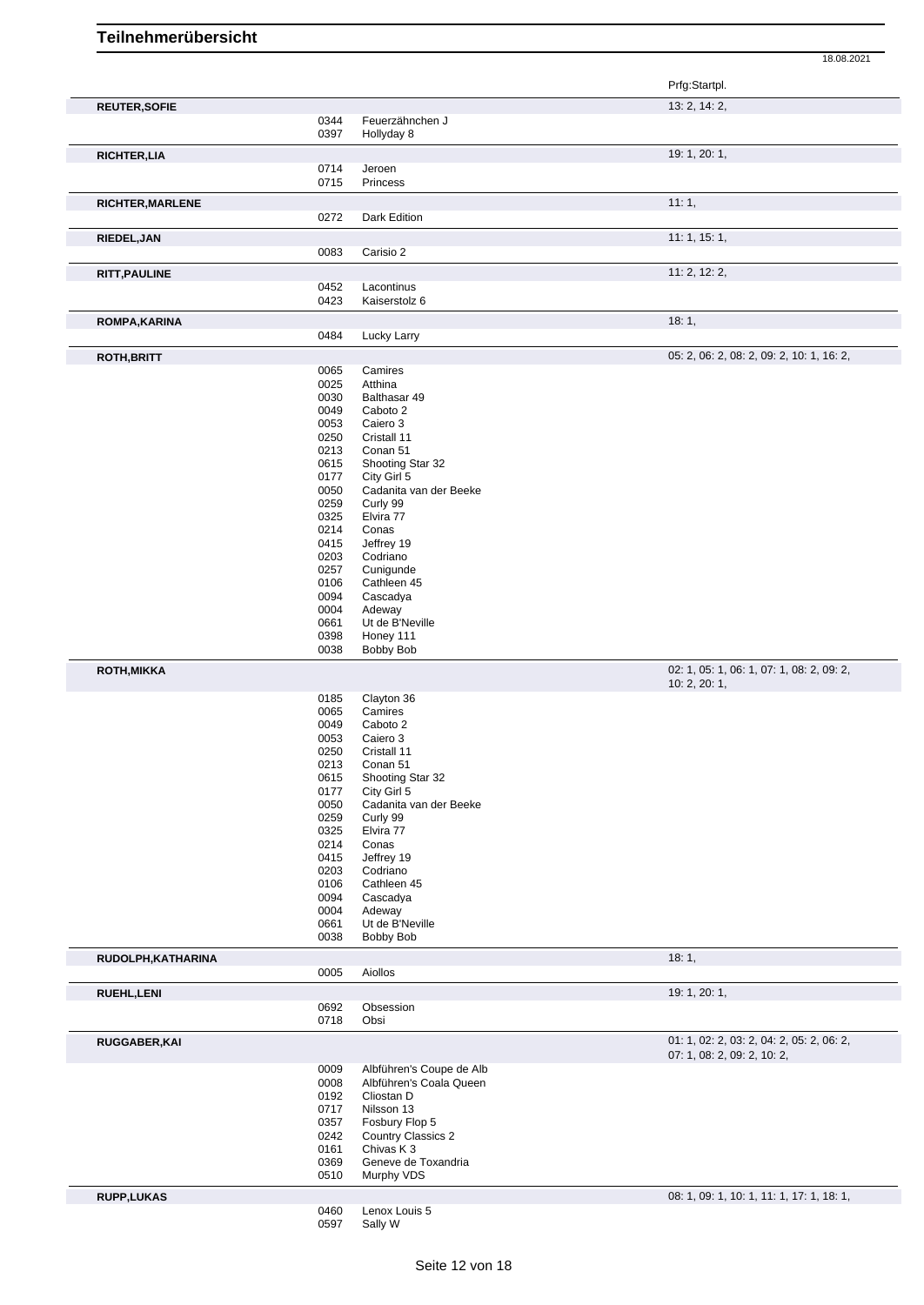Prfg:Startpl.

|                             |              |                         | Prig.Startpl.                                              |
|-----------------------------|--------------|-------------------------|------------------------------------------------------------|
|                             | 0468         | Lilly 602               |                                                            |
|                             | 0550         | Pia S                   |                                                            |
|                             | 0294         | Dixie Donna B           |                                                            |
|                             | 0509         | Mr. Noble Joshua B      |                                                            |
|                             |              |                         | 11: 1, 13: 1, 14: 1, 15: 1,                                |
| SALTZER, ANNEMARIE          | 0012         | Amalie R                |                                                            |
|                             |              |                         | 19:1,                                                      |
| SANDVIK, CLARA              | 0347         | Fine Finchen            |                                                            |
|                             | 0398         | Honey 111               |                                                            |
|                             | 0457         | Latin Doll              |                                                            |
|                             |              |                         |                                                            |
| <b>SAUER, NICO</b>          |              |                         | 04: 1, 05: 2, 06: 2, 07: 1, 08: 2, 09: 2,                  |
|                             | 0686         | Wolkenstern 17          | 10:1,                                                      |
|                             | 0048         | C'est la vie 175        |                                                            |
|                             | 0385         | Gundi on Top            |                                                            |
|                             | 0238         | Cosmo 101               |                                                            |
|                             | 0382         | Grosso 22               |                                                            |
|                             | 0364         | Gabalier 7              |                                                            |
|                             |              |                         | 19: 1, 20: 1,                                              |
| <b>SCHACHNER, ENNO</b>      | 0713         | Gran Chaco              |                                                            |
|                             |              |                         |                                                            |
| <b>SCHAEFER, ARMIN JUN.</b> |              |                         | 03: 2, 04: 1, 05: 2, 06: 2, 07: 1, 16: 2,<br>17:2,         |
|                             | 0494         | Manhattan Blue          |                                                            |
|                             | 0205         | Coeur d'Or 3            |                                                            |
|                             | 0300         | Donald 558              |                                                            |
|                             | 0442         | L.B. Compari            |                                                            |
|                             | 0446         | L.B. Zornell II         |                                                            |
|                             | 0444         | L.B. Darcio             |                                                            |
|                             | 0458         | Laura Kinney            |                                                            |
|                             | 0445         | L.B. Daryan             |                                                            |
|                             | 0443         | L.B. Dante              |                                                            |
|                             | 0555         | Pittsburgh 14           |                                                            |
|                             | 0629         | Stakkato's Pleasure     |                                                            |
|                             | 0404         | Ilisabeth               |                                                            |
|                             | 0688         | Zazu 16                 |                                                            |
|                             | 0081         | Careful AS              |                                                            |
|                             | 0240         | Costa Gavras            |                                                            |
|                             | 0410         | Irish Coffee 32         |                                                            |
|                             |              |                         |                                                            |
|                             | 0121         | Cera Charisma           |                                                            |
| SCHAEFER, KARL-GEORG        |              |                         | 01: 1, 03: 1, 05: 1, 06: 1, 07: 1, 16: 2,<br>17: 2, 18: 2, |
|                             | 0013         | Amicello K              |                                                            |
|                             | 0623         | Snorra                  |                                                            |
|                             | 0544         | Peaches GE              |                                                            |
|                             | 0336         | Fanta Queen             |                                                            |
|                             | 0437         | Kitalpha 2              |                                                            |
|                             | 0673         | Viddy                   |                                                            |
|                             | 0210         | Comme il blanc          |                                                            |
|                             | 0578         | Quellcrist Falconer     |                                                            |
|                             | 0658         | Uppsala 25              |                                                            |
|                             |              | Nagi Tanka              |                                                            |
|                             | 0512         |                         |                                                            |
|                             | 0311         | <b>Duke 339</b>         |                                                            |
|                             | 0172<br>0662 | Cimy<br>Utopia 73       |                                                            |
|                             | 0517         | Nassini                 |                                                            |
|                             |              |                         |                                                            |
|                             | 0379         | Great Blue 3            |                                                            |
|                             | 0534         | Number Five 5           |                                                            |
|                             | 0471         | Linford 9               |                                                            |
|                             | 0408<br>0231 | Indigo 178<br>Corline 4 |                                                            |
|                             |              |                         |                                                            |
| <b>SCHAIDER, ZITA</b>       | 0324         | Elton 59                | 03: 1, 04: 1, 12: 1,                                       |
|                             |              |                         | 04: 1, 11: 1, 12: 1,                                       |
| SCHLOESSER, NADJA           | 0435         | Kilkenny 57             |                                                            |
|                             |              |                         |                                                            |
| <b>SCHMIDT, ANNSOPHIE</b>   |              |                         | 04: 1, 11: 1, 15: 2,                                       |
|                             | 0611<br>0020 | Sergio 32<br>Anton R    |                                                            |
|                             |              |                         |                                                            |
| <b>SCHMIDT, AXEL</b>        |              |                         | 01: 1, 02: 1, 05: 1, 06: 1, 16: 1, 17: 2,<br>18:1,         |
|                             | 0337         | <b>FBW Centfield</b>    |                                                            |
|                             | 0545         | Pepe 293                |                                                            |
|                             | 0170         | Cide                    |                                                            |
|                             | 0111         | Cedrick S               |                                                            |
|                             | 0548         | Perre V/H Ringhof       |                                                            |
| <b>SCHMIDT, AYLINE</b>      |              |                         | 11: 2, 15: 2,                                              |
|                             | 0576         | Queen Miller            |                                                            |
|                             |              |                         |                                                            |
| <b>SCHMITZ, KATJA</b>       |              |                         | 12: 1, 15: 1,                                              |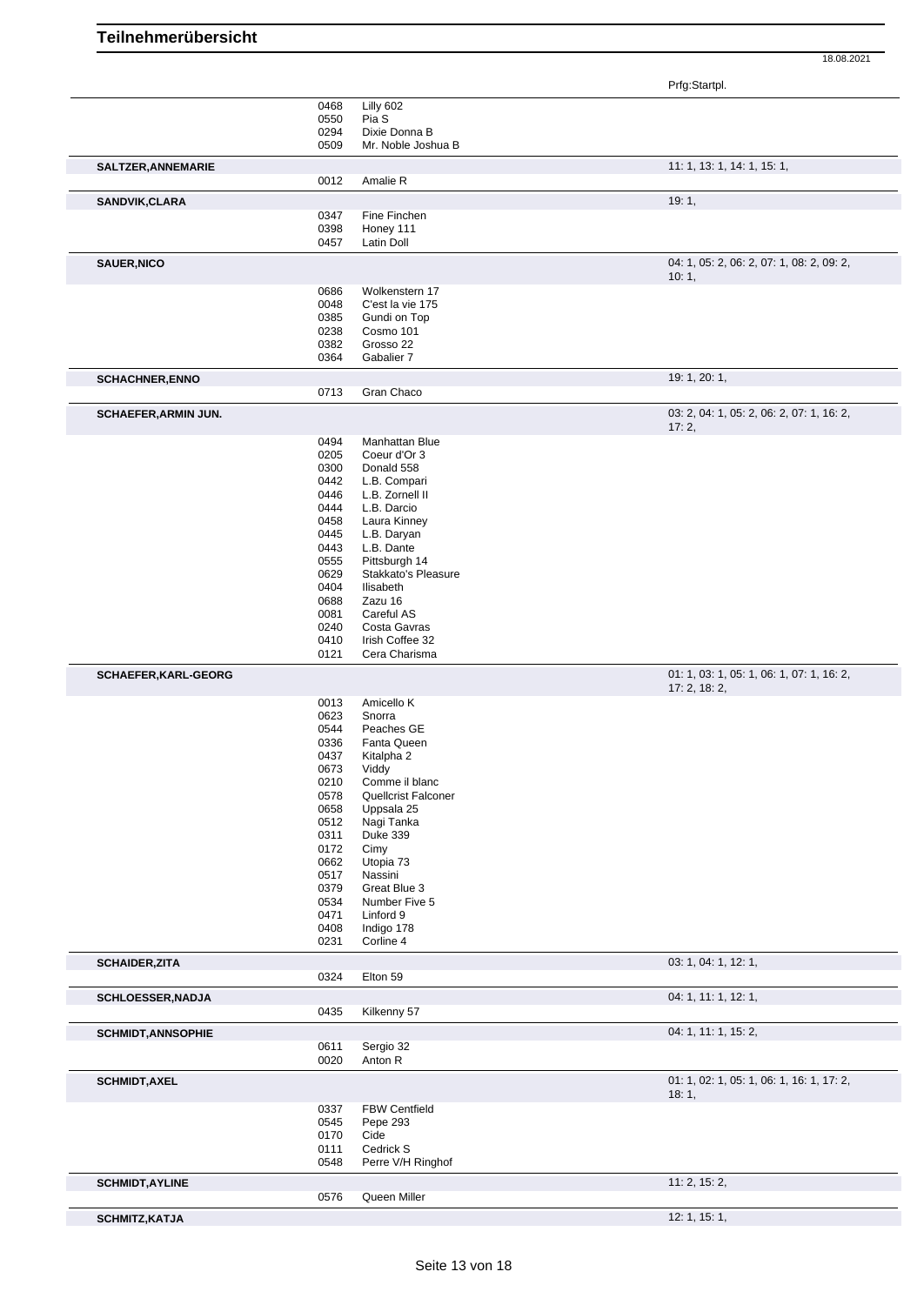Prfg:Startpl. 0297 Dolores 202<br>0519 Natan 65 0519 Natan 65<br>0381 Grossis G natan se<br>Grossis Greta **SCHMITZ,LINA** 20: 1, 0492 **SCHMITZ,VOLKER** 12: 1, 0297 Dolores 202 0519 Natan 65<br>0381 Grossis G Grossis Greta **SCHNEIDER, HELMUT** 15: 1, 20124 Chacco 46 0124 Chacco 46<br>0091 Casamira Casamira 4 **SCHOERNIG, BETTINA** 17: 1, 18: 1, 19: 1, 19: 1, 19: 1, 19: 1, 19: 1, 19: 1, 19: 1, 19: 1, 19: 1, 19: 1, 19: 1, 19: 1, 19: 1, 19: 1, 19: 1, 19: 1, 19: 1, 19: 1, 19: 1, 19: 1, 19: 1, 19: 1, 19: 1, 19: 1, 19: 1, 19: 1, 19: 1 0263 Cydello<br>0463 Leovin: Leovin 2 **SCHOTT, DOMINIQUE** 11: 1, 12: 2, 17: 1, 12: 2, 17: 1, 12: 2, 17: 1, 12: 2, 17: 1, 12: 2, 17: 1, 12: 2, 17: 1, 0251 Cristallino S<br>0241 Cotonou Cotonou **SCHREIBER, JULIA** 04: 1, 05: 1, 11: 1, 12: 1, 17: 1, 05: 1, 11: 1, 12: 1, 17: 1, 05: 1, 11: 1, 12: 1, 17: 1, 05: 1, 11: 1, 12: 1, 17: 1, Comtessa 133 0417 Jill 46 **SCHROTZ,KATJA** : 0, 0255 Cruemel 3<br>0352 Florentina Florentina 106 **SCHUBERT, NICOLE** 11: 1, 12: 1, 15: 1, 15: 1, 15: 1, 15: 1, 15: 1, 15: 1, 15: 1, 15: 1, 15: 1, 15: 1, 15: 1, 15: 1, One and Only 7 **SCHUETTE,CARLA** 19: 1, Habitus HS **SCHUETZ,JOSEPHINE** 04: 1, 08: 2, 09: 1, 0072 Cantari 2 0107 Catwomen **SCHUETZE,JANNE LINA** 14: 1, 15: 1, 0168 Ciacominis Kannan **SCHUHL,ANN-SOPHIE** 20002 Aderma N<br>
2002 Aderma N Aderma N **SCHULZ,SOPHIA** 04: 1, 11: 2, Lipstick 8 0123 Chaccada **SCHUPP,LISA-MARIE** 0223 Contador M<br>
04: 1, Contador M **SCHWARZKOPF,LEONI** 0346 Final Girl **11: 2, 17: 1, 11: 2, 17: 1, 11: 2, 17: 1**, 11: 2, 17: 1, **Final Girl** 0487 Luigiano 6 **SCHWEGLE,EVA** 13: 1, 14: 2, **13: 1, 14: 2, 13: 1, 14: 2, 13: 1, 14: 2**, **13: 1, 14: 2** 0122 Cermit 15<br>0384 Guapa 24 Guapa 24 **SCHWENNINGER,LAURA** 15: 1, Censation d'Ive **SEILLER,AMELIE** 19: 2, 0586 Quintos R<br>0141 Charlie Ch 0141 Charlie Chaplin 23<br>0552 Piccolina 100 Piccolina 100 **SEILLER,LENA** 12: 1, 13: 1, 0586 Quintos R<br>0141 Charlie Ch 0141 Charlie Chaplin 23<br>0552 Piccolina 100 Piccolina 100 **SESTER,JENNY** 17: 1, 18: 1, 0288 Die Feine 4<br>0080 Care for me Care for me 6 0584 Quintero 31 0280 Diabolo de Luxe 0414 Izis **SIEGERT,KIM LARA** 11: 1, 13: 1, 14: 1, 15: 1, 0076 Captain Hook 21 **SONNENBERG DR., BERND** 03: 1, 05: 1, 05: 1, 05: 1, 05: 1, 05: 1, 05: 1, 05: 1, 05: 1, 05: 1, 05: 1, 05: 1, 05: 1, 05: 1, 05: 1, 05: 1, 05: 1, 05: 1, 05: 1, 05: 1, 05: 1, 05: 1, 05: 1, 05: 1, 05: 1, 05: 1, 05: 1, 05: 1, 05 0027 Balboa 10<br>0137 Chamomil Chamomilla GM **STAEUDLE,MAXIMILIANE** 15: 1, 0506 Miss Mylord

18.08.2021

**STEFFAN,MAXIMILIAN MARTIN** 19: 1,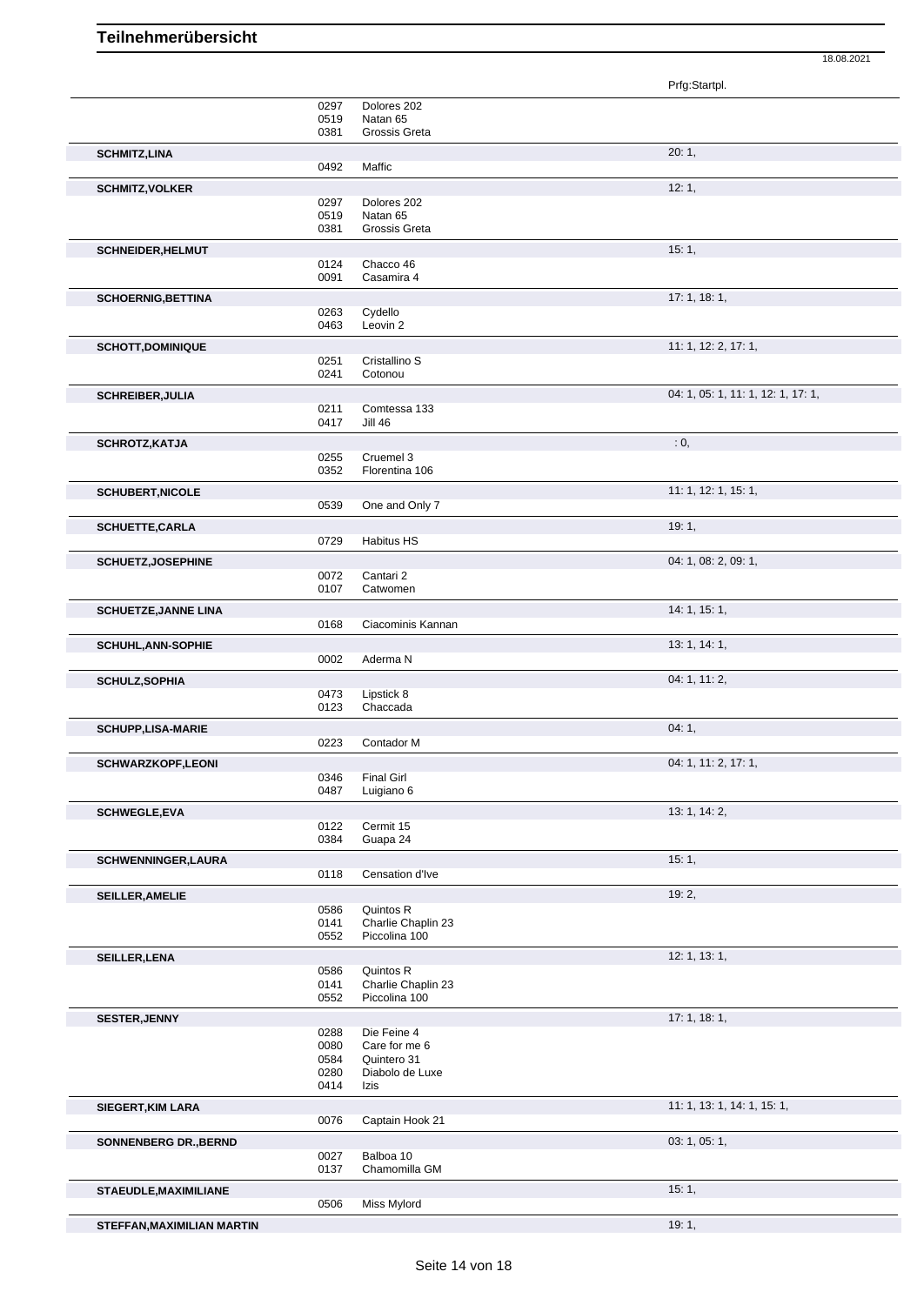18.08.2021

|                           |              |                                  | Prfg:Startpl.                             |
|---------------------------|--------------|----------------------------------|-------------------------------------------|
|                           | 0675         | Viva La Vida 33                  |                                           |
| STEUERWALD, PETRA         |              |                                  | 18:1,                                     |
|                           | 0716         | Clara 199                        |                                           |
| STOCKER, ALEXANDRA        |              |                                  | 11:1, 15:1,                               |
|                           | 0547         | Perienne                         |                                           |
| <b>STORK, JANINE</b>      |              |                                  | 04: 1, 18: 1,                             |
|                           | 0316         | Eddy the Eagle 8                 |                                           |
|                           | 0066         | Camoucheur                       |                                           |
| STUBENBORDT, REBECCA      |              |                                  | 02: 2, 03: 3, 04: 2, 16: 1, 17: 1,        |
|                           | 0737         | Schmuckstück 3                   |                                           |
|                           | 0736         | Empire 218                       |                                           |
|                           | 0735         | Andolux Verte                    |                                           |
| <b>SWETSCHIN, VERA</b>    |              |                                  | 11: 1, 12: 1, 16: 1, 17: 1,               |
|                           | 0207         | College Girl                     |                                           |
| <b>TENNIGKEIT, STELLA</b> |              |                                  | 13:2,                                     |
|                           | 0229         | Coradina 15                      |                                           |
|                           | 0292         | Dito 17                          |                                           |
| <b>THEIS, SAMANTHA</b>    |              |                                  | 01: 1, 02: 1, 03: 1, 04: 2, 16: 1, 17: 2, |
|                           |              |                                  | 18:1,                                     |
|                           | 0340         | Feivel 202                       |                                           |
|                           | 0657<br>0132 | Uno Momento FH<br>Chakra 8       |                                           |
|                           | 0142         | Charlotte 207                    |                                           |
|                           | 0635         | Stuart Little 24                 |                                           |
|                           | 0180         | Claritant                        |                                           |
|                           | 0218         | Connora <sub>S</sub>             |                                           |
|                           | 0648<br>0090 | Tin Lizzie 3<br>Cas Laquero T    |                                           |
|                           | 0016         | Andagio 3                        |                                           |
|                           | 0278         | Delano van Het Keizershof Z      |                                           |
| <b>TONTSCH,CARMEN</b>     |              |                                  | 15:1,                                     |
|                           | 0695         | Cinderella 719                   |                                           |
| TREIBER, GUENTER          |              |                                  | 01: 2, 02: 2, 03: 3, 04: 2, 05: 2, 06: 2, |
|                           |              |                                  | 07: 2, 16: 2, 17: 2, 18: 2,               |
|                           | 0684         | Wild Princess 5                  |                                           |
|                           | 0258<br>0196 | Cuoricino<br>Clüver <sub>2</sub> |                                           |
|                           | 0261         | Curtis JS                        |                                           |
|                           | 0513         | Nagini 2                         |                                           |
|                           | 0243         | Cox 18                           |                                           |
|                           | 0377         | Grace Top 10                     |                                           |
|                           | 0101         | Cassis S 3                       |                                           |
|                           | 0665<br>0650 | Van Nilsson<br>Top Gun 90        |                                           |
|                           | 0368         | Gandalf 134                      |                                           |
|                           | 0440         | Kompliment 10                    |                                           |
|                           | 0342         | Ferstlhof's Colinka              |                                           |
|                           | 0680         | Weidenhof's Copacabana           |                                           |
|                           | 0429<br>0626 | Kannut 2<br>Stakkateur           |                                           |
|                           | 0051         | Cadora <sub>6</sub>              |                                           |
|                           | 0044         | Buddy Holly 9                    |                                           |
|                           | 0327         | Emadermus PP                     |                                           |
|                           | 0624         | Something Special 20             |                                           |
| <b>TUERK, RONJA</b>       |              |                                  | 08: 1, 09: 1, 10: 1,                      |
|                           | 0169         | Ciano 19                         |                                           |
| <b>URBAN, SINA MARIE</b>  | 0419         | Joceline 3                       | 18:1,                                     |
|                           |              |                                  | 16: 1, 17: 1,                             |
| <b>VOGEL, MIRIAM</b>      | 0533         | Nobby K                          |                                           |
| <b>VOLCKMANN, SELINA</b>  |              |                                  | 04: 1, 08: 2, 09: 1, 10: 1,               |
|                           | 0720         | Heps                             |                                           |
|                           | 0719         | Evita 433                        |                                           |
| <b>VOLCKMANN, THERESA</b> |              |                                  | 04: 2, 08: 3, 09: 3, 10: 2, 11: 1, 12: 1, |
|                           |              |                                  | 17:1, 18:1,                               |
|                           | 0699<br>0700 | Code Red 5<br>Fortuno 6          |                                           |
|                           |              |                                  | 17: 1, 18: 2,                             |
| <b>VOLK, ALEXANDER</b>    | 0606         | Santo Christo E                  |                                           |
|                           | 0475         | Liviane                          |                                           |
|                           | 0527         | Nimali                           |                                           |
|                           | 0535         | Nussini 11                       |                                           |
|                           | 0039         | Bon Ventura Z                    |                                           |
|                           | 0605         | Santino Gold                     |                                           |

**WACKER,JULIANA** 08: 1, 09: 1, 10: 1,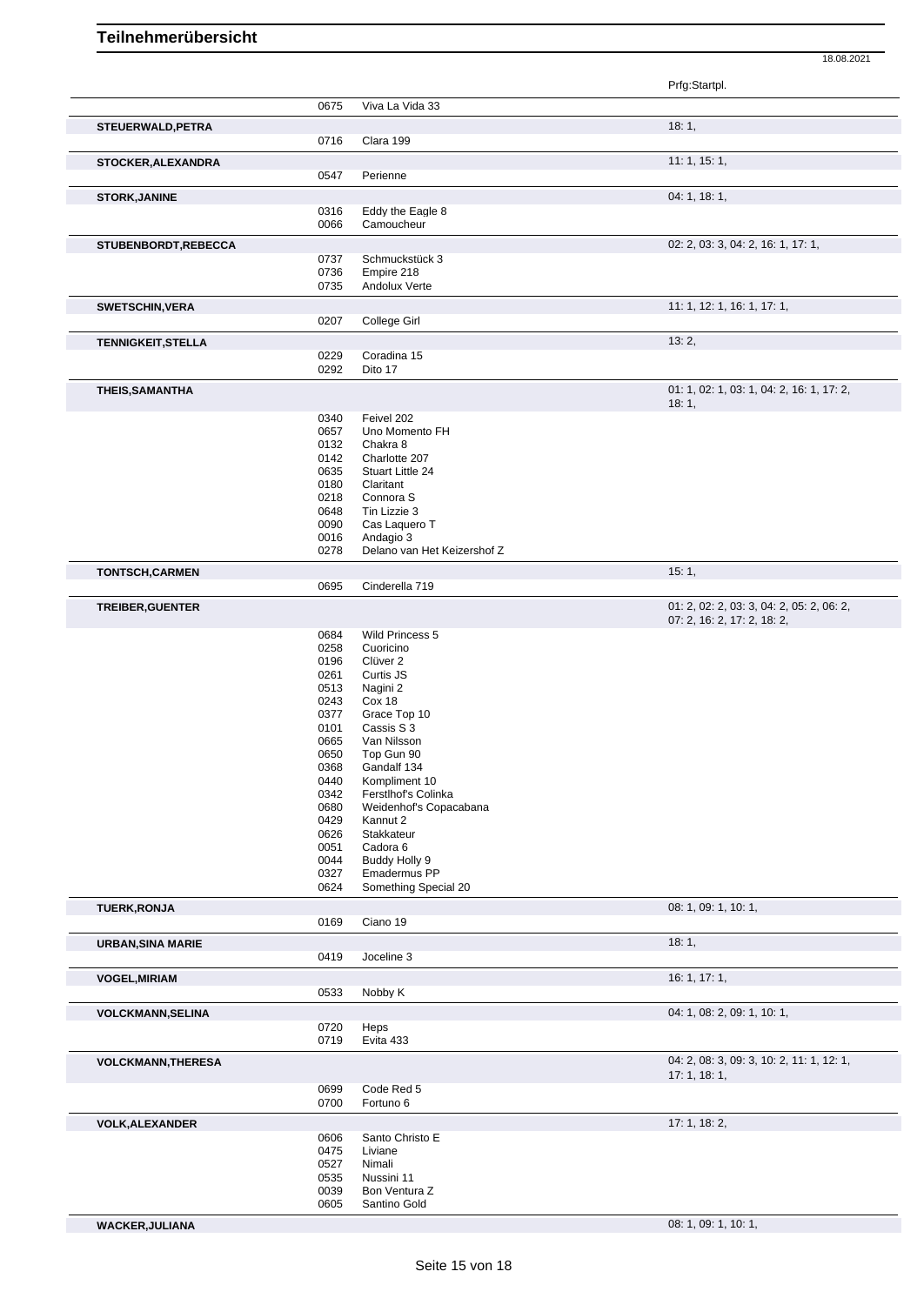|                                             | 0613         | Shalom 165                           |                                           |
|---------------------------------------------|--------------|--------------------------------------|-------------------------------------------|
|                                             | 0179         | Clarima 11                           |                                           |
|                                             | 0627         | Stakkato Grande                      |                                           |
|                                             | 0401         | I'm Ella                             |                                           |
|                                             | 0671         | Vicktoria 6                          |                                           |
|                                             | 0076         | Captain Hook 21                      |                                           |
|                                             | 0390         | Hardwood                             |                                           |
|                                             |              |                                      |                                           |
| <b>WAGNER, ANNA</b>                         |              |                                      | 14: 1, 15: 1, 19: 1, 20: 1,               |
|                                             | 0507         | <b>Mister Grey</b>                   |                                           |
| <b>WAGNER, PAULINA</b>                      |              |                                      | 04: 1, 11: 1, 12: 1,                      |
|                                             | 0664         | Valery BB                            |                                           |
|                                             |              |                                      |                                           |
| <b>WARZECHA DR., JUERGEN</b>                | 0466         | Lexington 75                         | 01: 2, 02: 2, 03: 3, 04: 2,               |
|                                             | 0135         | Challenger de L'Enclos               |                                           |
|                                             | 0102         | Cassis van de Kranenburg             |                                           |
|                                             |              |                                      |                                           |
| <b>WASCHITZKA,ERIK</b>                      |              |                                      | 04: 1, 11: 1,                             |
|                                             | 0179         | Clarima 11                           |                                           |
| <b>WEGFAHRT, MARCEL</b>                     |              |                                      | 01: 2, 04: 1, 05: 1, 06: 2, 17: 1, 18: 1, |
|                                             | 0574         | Quax de Revel                        |                                           |
|                                             | 0088         | Carnan                               |                                           |
|                                             | 0530         | Nintendra 2                          |                                           |
|                                             | 0264         | <b>Czeck Point</b>                   |                                           |
|                                             | 0127         | Chacco's Kid PS                      |                                           |
|                                             | 0501         | Mequideur PS                         |                                           |
|                                             | 0291         | Dior FW                              |                                           |
|                                             | 0355         | For Follow PS                        |                                           |
|                                             | 0631         | Stakkorado PS                        |                                           |
|                                             | 0162         | Chivuu D                             |                                           |
|                                             | 0083         | Carisio 2                            |                                           |
| <b>WEGMANN, KATHARINA</b>                   |              |                                      | 15:1,                                     |
|                                             | 0399         | Horse Gym's Coco                     |                                           |
|                                             |              |                                      |                                           |
| <b>WEILAND, BIRGIT</b>                      |              |                                      | 02: 1, 03: 1, 04: 1, 05: 2, 06: 2, 17: 2, |
|                                             | 0602         | Samu 12                              | 18:2,                                     |
|                                             | 0157         | Chimansky 3                          |                                           |
|                                             |              |                                      |                                           |
|                                             | 0313         | Dyllon                               |                                           |
|                                             | 0496         | Marlies 13                           |                                           |
|                                             | 0561         | Qerly                                |                                           |
|                                             | 0295         | Dolce Viva                           |                                           |
|                                             | 0286         | Diathago 5                           |                                           |
| <b>WEISS, MIRIAM</b>                        |              |                                      | 04:2,                                     |
|                                             | 0010         | Almano 5                             |                                           |
|                                             | 0616         | Si Si Canturo                        |                                           |
| <b>WEISSBROD, KATHARINA</b>                 |              |                                      | 12:1,                                     |
|                                             |              |                                      |                                           |
|                                             |              | Sanloubet                            |                                           |
|                                             | 0604         |                                      |                                           |
|                                             | 0019         | Antares 228                          |                                           |
|                                             | 0670<br>0553 | Vicenta 3<br>Pink Floyd v/h Blauwhof |                                           |
|                                             |              |                                      |                                           |
|                                             |              |                                      | 01: 1, 02: 1, 03: 1, 04: 1, 16: 1, 17: 2, |
|                                             |              |                                      | 18:2,                                     |
|                                             | 0604         | Sanloubet                            |                                           |
|                                             | 0019         | Antares 228                          |                                           |
|                                             | 0670         | Vicenta 3                            |                                           |
|                                             | 0117         | Cena <sub>9</sub>                    |                                           |
|                                             | 0622         | Skarsgard                            |                                           |
|                                             | 0089         | Carry B                              |                                           |
|                                             | 0032         | Belle Amie 77                        |                                           |
|                                             | 0254         | Cruella de Vil 5                     |                                           |
|                                             | 0486         | Luigi 293                            |                                           |
|                                             | 0366         | Galantis Z                           |                                           |
|                                             | 0118         | Censation d'Ive                      |                                           |
|                                             | 0540         | Ottilia 2                            |                                           |
|                                             | 0553         | Pink Floyd v/h Blauwhof              |                                           |
|                                             | 0439         | Kokomone W.                          |                                           |
|                                             | 0653         | <b>Turnkey SR</b>                    |                                           |
| <b>WEISSBROD, MAXIMILIAN</b>                |              |                                      | 20:1,                                     |
|                                             | 0749         | Sakura                               |                                           |
|                                             |              |                                      |                                           |
|                                             |              |                                      | 04: 1, 08: 2, 09: 2, 10: 2, 12: 1, 16: 1, |
|                                             |              | Shalom 165                           | 17:1, 18:1,                               |
|                                             | 0613         |                                      |                                           |
|                                             | 0627         | Stakkato Grande<br>I'm Ella          |                                           |
|                                             | 0401<br>0738 | Forever Velini                       |                                           |
| <b>WELTER, LEONIE</b><br><b>WERNER, MAX</b> |              |                                      |                                           |
| <b>WERNZ, ALINA</b>                         |              |                                      | 11: 1, 12: 1,                             |
|                                             | 0612         | Shadow 668                           |                                           |
| <b>WETZEL, LISA</b>                         |              |                                      | 19:1,                                     |